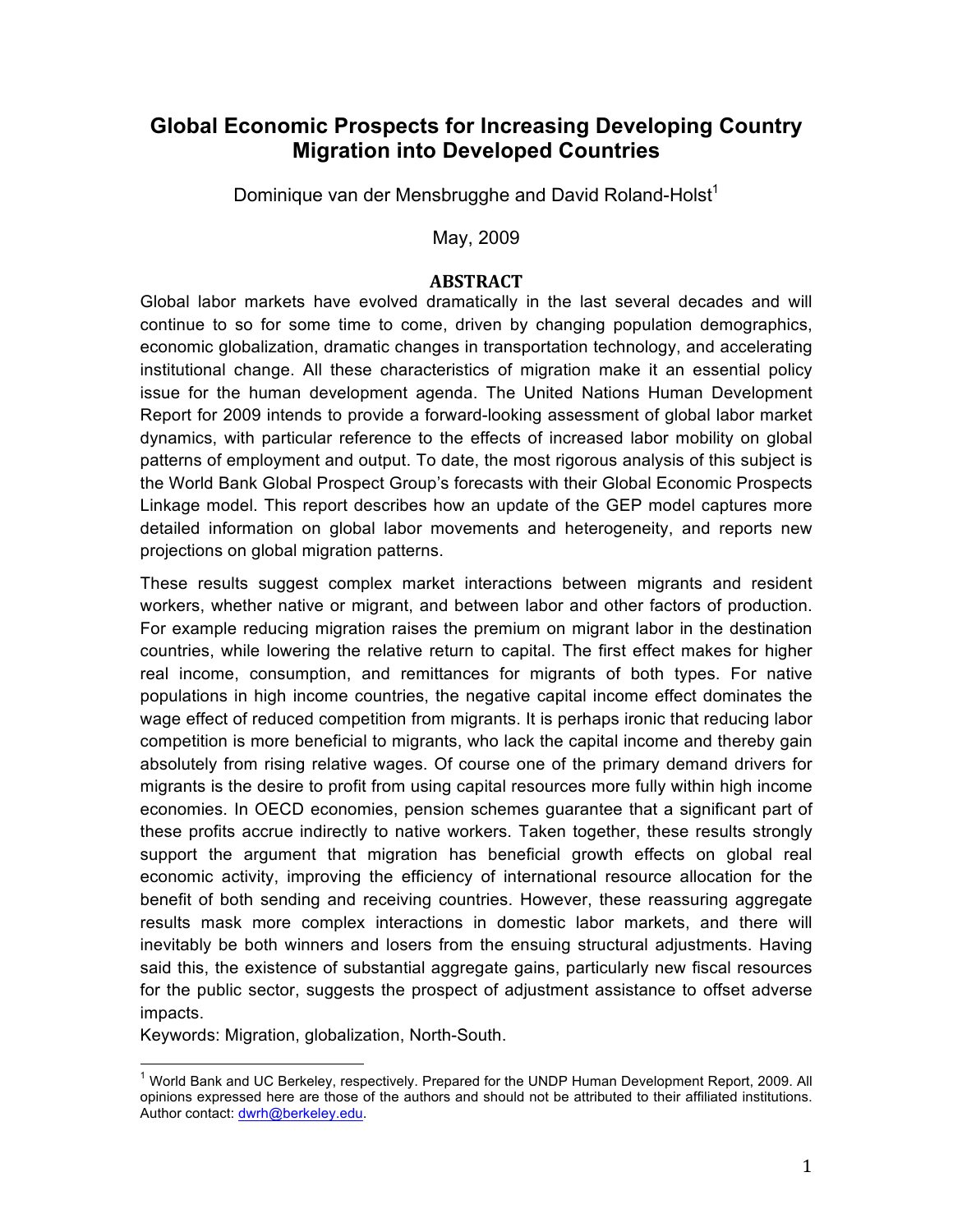# **1 Introduction**

Global labor markets have evolved dramatically in the last several decades and will continue to so for some time to come, driven by changing population demographics, economic globalization, dramatic changes in transportation technology, and accelerating institutional change. The ever growing number of international migrants and the role they play in national, regional, and global economies has made migration a highly visible topic in recent years. Migration serves many purposes for those who make this decision, as well as for their families and other social group members, and their economies of origin and destination, as well as collateral markets, are changed by their movements. All these characteristics of migration make it an essential policy issue for the human development agenda.

The United Nations Human Development Report for 2009 intends to provide a forwardlooking assessment of global labor market dynamics, with particular reference to the effects of increased labor mobility on global patterns of employment and output. To date, the most rigorous analysis of this subject is the World Bank Global Prospect Group's forecasts with their Global Economic Prospects Linkage model. The purpose of the proposed research is to update the GEP model to capture more detailed information on global labor movements and heterogeneity, and then to produce new projections for use in writing the HDR.

The distinguishing feature of a general equilibrium model like Linkage is its closed form specification of all activities in the economic system under study. This can be contrasted with more traditional partial equilibrium analysis, where linkages to other domestic markets and agents are deliberately excluded from consideration. A large and growing body of evidence suggests that indirect effects (e.g., upstream and downstream production linkages) arising from policy changes are not only substantial, but may in some cases even outweigh direct effects. In a multi country model like the one used in this study, indirect effects include the trade linkages between countries and regions which themselves can have policy implications. Because migration affects so many markets, within and between economies, this is the appropriate tool of analysis to capture the full spectrum of benefits and costs.

The next section provides background information on global migration patterns, followed the policy scenarios and results analysis in Section 3. The report concludes with references and a technical annex.

# **2 Overview of Migration Patterns and Processes**

Labor migration in recent years has been transformed by economic globalization, transportation technology, and pervasive institutional changes. Many of these more recent trends are fundamental to understanding future patterns of migration, so in this section we provide a brief overview of issues of most relevance to the present analysis. For more detailed discussion, the reader is referred to Martin (2009). We begin by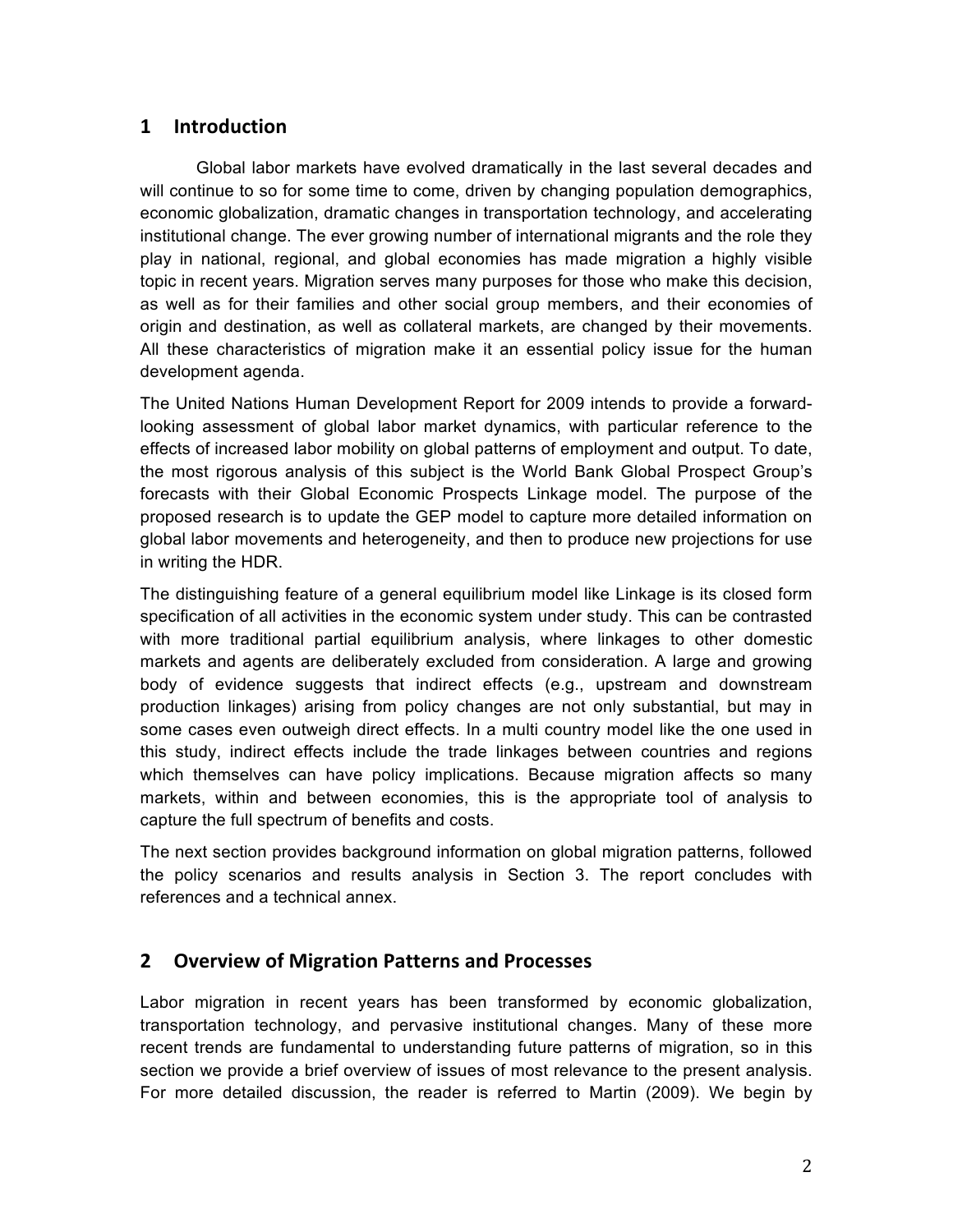discussing population dynamics, then review the role of migration in global labor markets, using examples from three leading migration theatres. This is followed by a brief discussion of migration infrastructure and related factors that shape migration decisions. Finally, the 2008-2009 recession and its impact on migration flows is discussed.

### *2.1 Population*

Understanding trends in global population growth is crucial for predicting future migration flows. Developed countries' populations are predicted to remain constant, and matched with an ageing population this creates an economically unproductive population pyramid. Immigrants can help bolster a depleting working-age population, and therefore future trends in migration are directly related to population trends.

The best estimates for future global population come from The Population Division of the United Nations. Their flagship study on population, "World Population Prospects" was last revised in 2006 and contains a wealth of information regarding population models. According to the "2006 Revision", the world population is expected to increase by approximately 2.5 billion people by 2050 under medium bounds. This would increase the population from the current total of 6.7 billion in 2006 to 9.2 billion. However, essentially all of this growth is expected to take place in the less developed regions of the world. Developing countries' populations are projected to rise from 5.4 billion in 2007 to 7.9 billion by 2050. In stark contrast, the population of developed countries are expected to remain flat at 1.2 billion and would actually decline in population were it not for migration from less developed countries. Net migration from developing to developed countries is expected to average 2.3 million persons a year after 2010 (UN:2007).

What is far more relevant to predicating future migration patterns are the rapidly changing population structures of the world. Due to declining fertility levels and increasing longevity, the populations of numerous countries are ageing rapidly. While this trend is happening nearly universally across the globe, it is most pronounced in developed countries. Between 2005 and 2050, half of the increase in world population will be accounted for by a rise in the population aged 60 years or over, while the population aged 15 and under (considered children by the United Nations) will actually decline slightly. This trend is even more drastic in developed countries, where the population aged 60 or over is expected to nearly double (from 245 million in 2005 to 406 million in 2050), while the population aged under 60 is expected to decline (from 971 million in 2005 to 839 million in 2050, UN:2007). This has tremendous implications for migration and is worth examining in more detail.

When looking at population ageing there are three distinct demographic transition categories. Developed countries represent the third and final stage of the transition and many have populations that are among the oldest in the world. Overall, the European continent is the oldest in the world with a median age of 39 years old. All but three countries (Albania, Ireland, and the Republic of Moldova) currently have a median age higher than 34 years and 12 countries have median ages higher than 40. Japan has the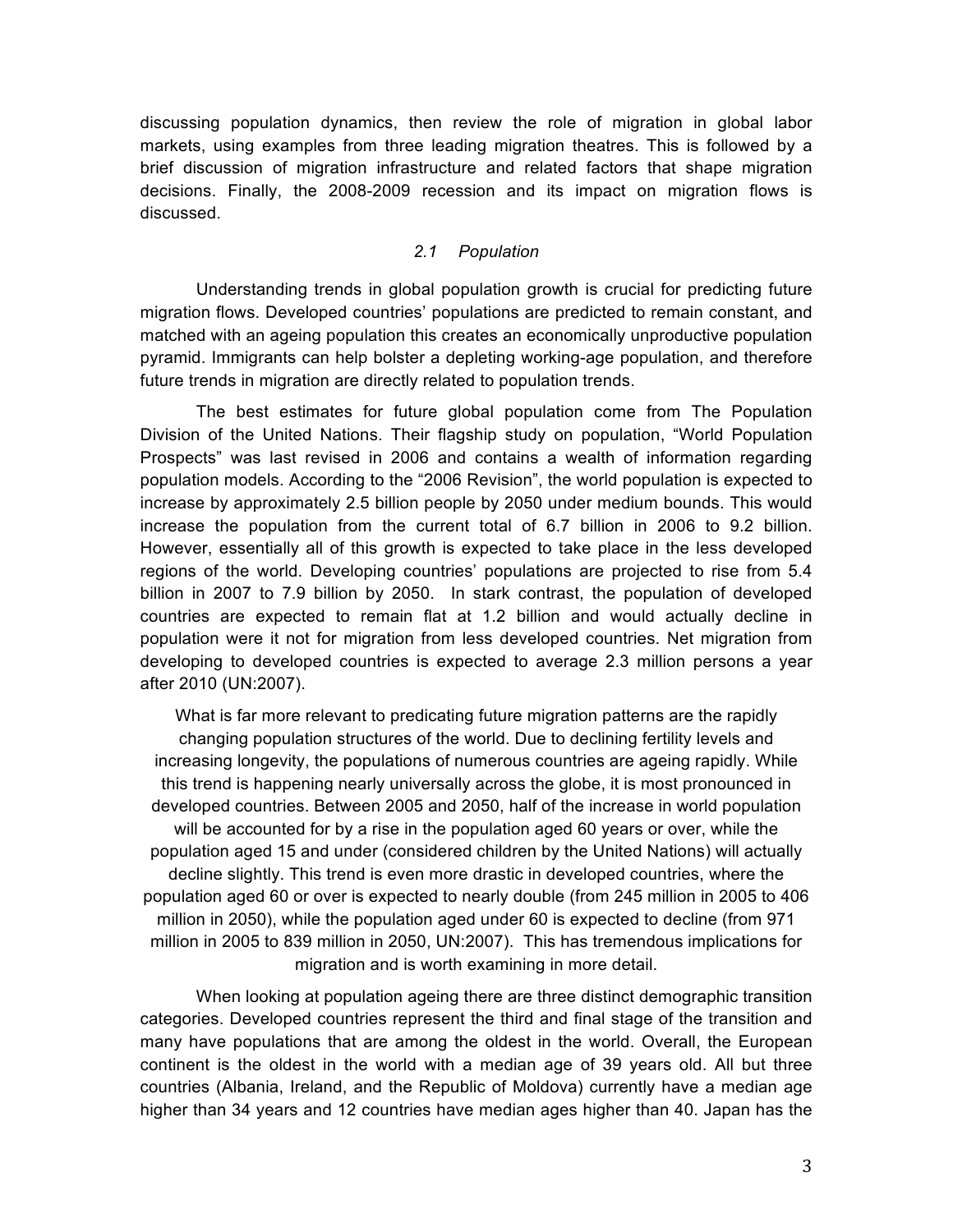oldest population in the world with a median age of 43 years in 2005. By 2050, all developed countries are expected to have median ages higher than 40 years (UN:2007).

The next transitional category consists of countries where the population of the working age (from 15 to 59 years) is still growing as a proportion of the whole population. Most countries in Asia and Latin America fill this category, although many are transitioning into the third category as well. Fertility reductions in both of these regions have been rapid, and as a result their populations are expected to age more rapidly than the population of developed countries. For example, in 37 of the 49 developing countries in Asia, the median age is expected to rise by at least 12 years between 2005 and 2050. In Latin America and the Caribbean, the median age is projected to increase by over 12 years in 32 of the 37 countries (UN:2007). In terms of migration, it should come as no surprise that both Asia and Latin America have large migrant populations, which is indicative of countries with a relatively large share of a working age population. However, over the next several decades as these countries transition into the third category (and continue to develop simultaneously) these migration patterns may reverse.

Most African countries represent the first stage of the transition and their populations are still young. However, if predicted fertility models prove to be accurate, many African countries are poised to enter a period characterized by a beneficial age distribution, where the proportion of working age adults increases relative to that of dependants (children and elderly combined). Population ageing in Africa is expected to be moderate, as the median age is projected to rise by 12 years in only 11 of the 54 countries in the continent and most are located in Northern Africa (UN:2007). In terms of migration, as Africa's working age population continues to increase over the next several decades, so should their migrant populations.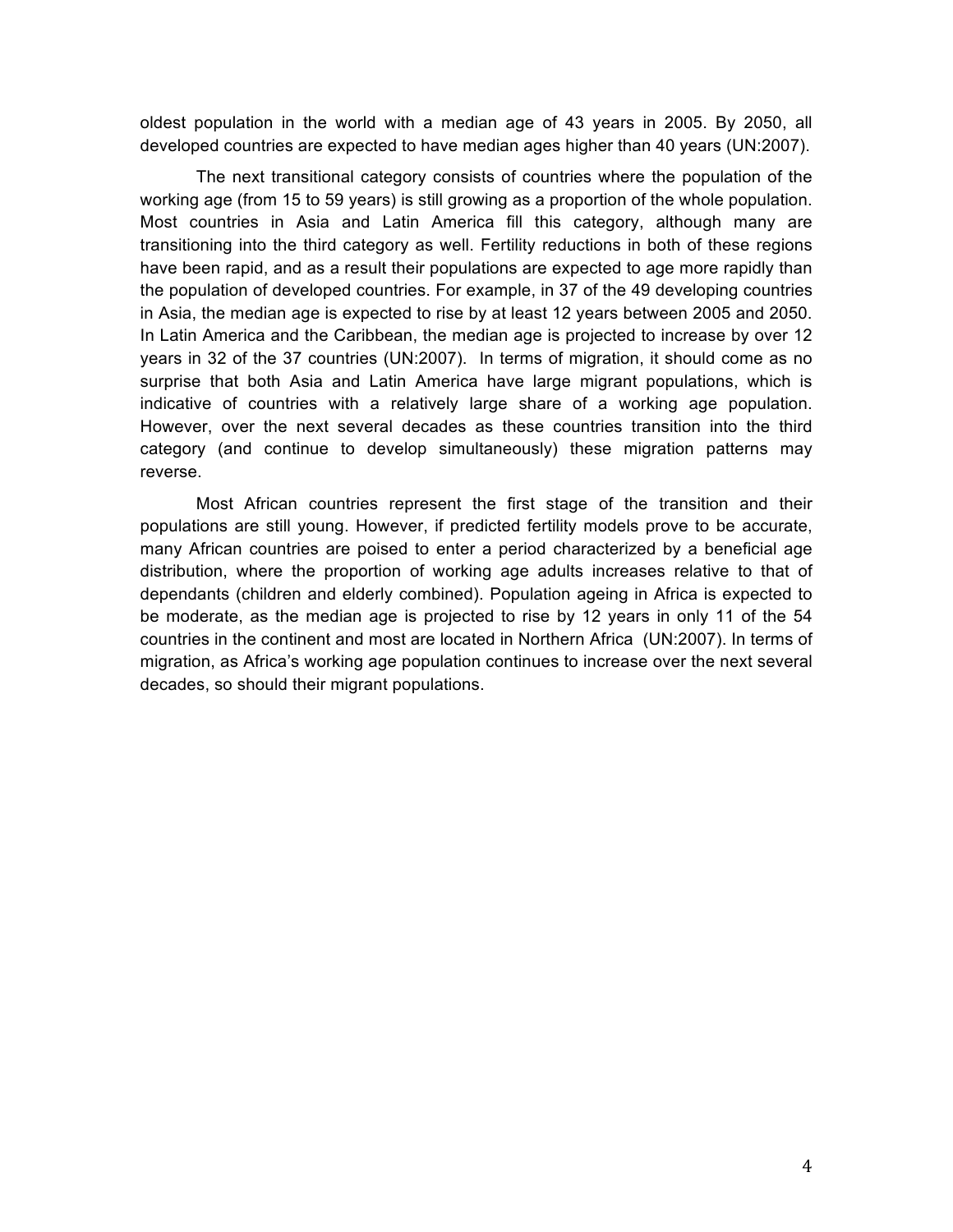|                                 | Percentage distribution in<br>2005 |       |      | Percentage distribution in<br>2050 |          |         |      |     |
|---------------------------------|------------------------------------|-------|------|------------------------------------|----------|---------|------|-----|
| Major area                      | $0 - 14$                           | 15-59 | 60+  | 80+                                | $0 - 14$ | $15-59$ | 60+  | 80+ |
| World                           | 28.3                               | 61.4  | 10.3 | 1.3                                | 19.8     | 58.3    | 21.8 | 4.4 |
| More developed regions          | 17.0                               | 62.9  | 20.1 | 3.7                                | 15.2     | 52.2    | 32.6 | 9.4 |
| Less developed regions          | 30.9                               | 61.0  | 8.1  | 0.8                                | 20.6     | 59.3    | 20.1 | 3.6 |
| Least developed countries       | 41.5                               | 53.4  | 5.1  | 0.4                                | 28.2     | 61.5    | 10.3 | 1.1 |
| Other less developed countries  | 29.1                               | 62.3  | 8.6  | 0.9                                | 18.4     | 58.7    | 22.9 | 4.3 |
| Africa                          | 41.4                               | 53.4  | 5.2  | 0.4                                | 28.0     | 61.7    | 10.4 | 1.1 |
| Asia                            | 28.0                               | 62.7  | 9.2  | 1.0                                | 18.0     | 58.3    | 23.7 | 4.5 |
| Europe                          | 15.9                               | 63.5  | 20.6 | 3.5                                | 14.6     | 50.9    | 34.5 | 9.6 |
| Latin America and the Caribbean | 29.8                               | 61.2  | 9.0  | 1.2                                | 18.0     | 57.8    | 24.3 | 5.2 |
| Northern America                | 20.5                               | 62.7  | 16.7 | 3.5                                | 17.1     | 55.6    | 27.3 | 7.8 |
| Oceania                         | 24.9                               | 61.0  | 14.1 | 2.6                                | 18.4     | 56.9    | 24.8 | 6.8 |

## **Table 1: Percent Distribution by broad age group for the world, development groups and major areas, 2005 and 2050 (medium variant)**

*Source*: "World Population Prospects: The 2006 Revision. Population Ageing,"

These changes in the median age are the result of changes in the share of population in different age groups. When looking at the shares of population in different age groups the importance of migrants can be seen even further. In developed countries in 2050, the percentage of people aged 60 and older is expected to be double the amount of children. In other words, this means that for every one child there will be two people 60 or older. Furthermore the proportion of the working age population is expected to decrease in every major region besides Africa (Table 1). This is useful for examining the support ratio, which is calculated as the ratio of persons aged 15-64 over the sum of the number of children and of persons 65 or over. The support ratio is expected to begin declining after 2010 in Europe, North America and Oceania, after 2015 in Asia and after 2025 in Latin America and the Caribbean. By 2050, Europe is predicted to have the lowest support ratio, at 14 persons of working age for every 10 dependents. These decreasing support ratios highlight the significant need for the working age population in future decades, and therefore migration can play a necessary role in ensuring many countries do not become over burdened (UN:2007).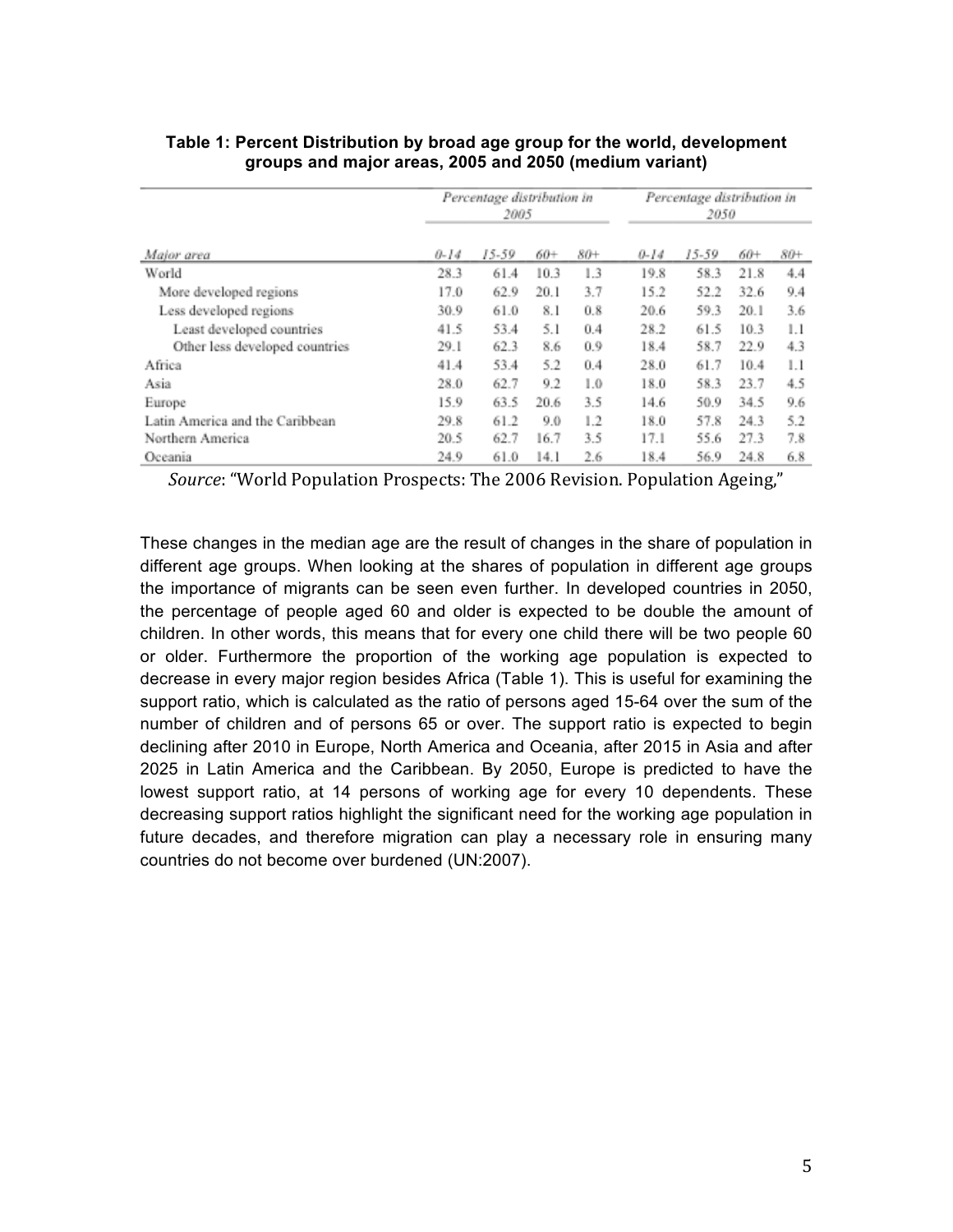|                             | 2008    | 2009    | 2010    | 2011    | 2012    |
|-----------------------------|---------|---------|---------|---------|---------|
| <b>World</b>                | 3181784 | 3229431 | 3276145 | 3321820 | 3366449 |
| <b>MDC's</b>                | 613402  | 615741  | 617614  | 618980  | 619848  |
| LDC's                       | 2568382 | 2613689 | 2658531 | 2702840 | 2746601 |
|                             |         |         |         |         |         |
|                             | 2013    | 2014    | 2015    | 2016    | 2017    |
| <b>World</b>                | 3409966 | 3452308 | 3493424 | 3533211 | 3571670 |
| <b>MDC's</b>                | 620279  | 620362  | 620169  | 619729  | 619048  |
| $\overline{\mathsf{LDC's}}$ | 2789687 | 2831946 | 2873255 | 2913482 | 2952622 |
|                             |         |         |         |         |         |
|                             | 2018    | 2019    | 2020    |         |         |
| <b>World</b>                | 3608986 | 3645447 | 3681278 |         |         |
| <b>MDC's</b>                | 618156  | 617078  | 615838  |         |         |
| LDC's                       | 2990830 | 3028369 | 3065440 |         |         |
|                             |         |         |         |         |         |

#### **Table 2: Economically Active Population / Thousands**

*Source:* **Via Online ILO Estimates and projections of the economically active population: 1980-2020** 

#### *2.2 Labor Force*

The Population Division of the United Nations lumps the age group 15-59 into the working age category, but this is not technically accurate due to labor force participation rates. Therefore to get a more accurate figure of the size of the global labor force, we must take into account labor force participation rates. However, this proves to be quite difficult as many countries do not report these rates and therefore they must be estimated. The International Labor Organization (ILO) of the United Nations undertakes this responsibility and has created five reports estimating and projecting the economically active population (EAP). The most recent report, released in August 2008, contains a wealth of statistics on the EAP subset of the population. In 2008, the total EAP was estimated at 3.18 billion or roughly 47% of the total world population. In developed countries, the EAP in 2008 was 613 million accounting for approximately 19% of the total EAP. The corresponding EAP in developing countries was about 2.5 billion people. The ILO projections for the future EAP are only estimated until 2020, but are useful nonetheless. The ILO estimates that the EAP in developed countries is to remain stable at approximately 600 million, while the EAP in developing countries is expected to increase by 500 million. Again this highlights the significant potential for migration, as the developing world will be essentially adding a labor force that is equal to the size of the developed world's entire labor force over the next decade (Table 2).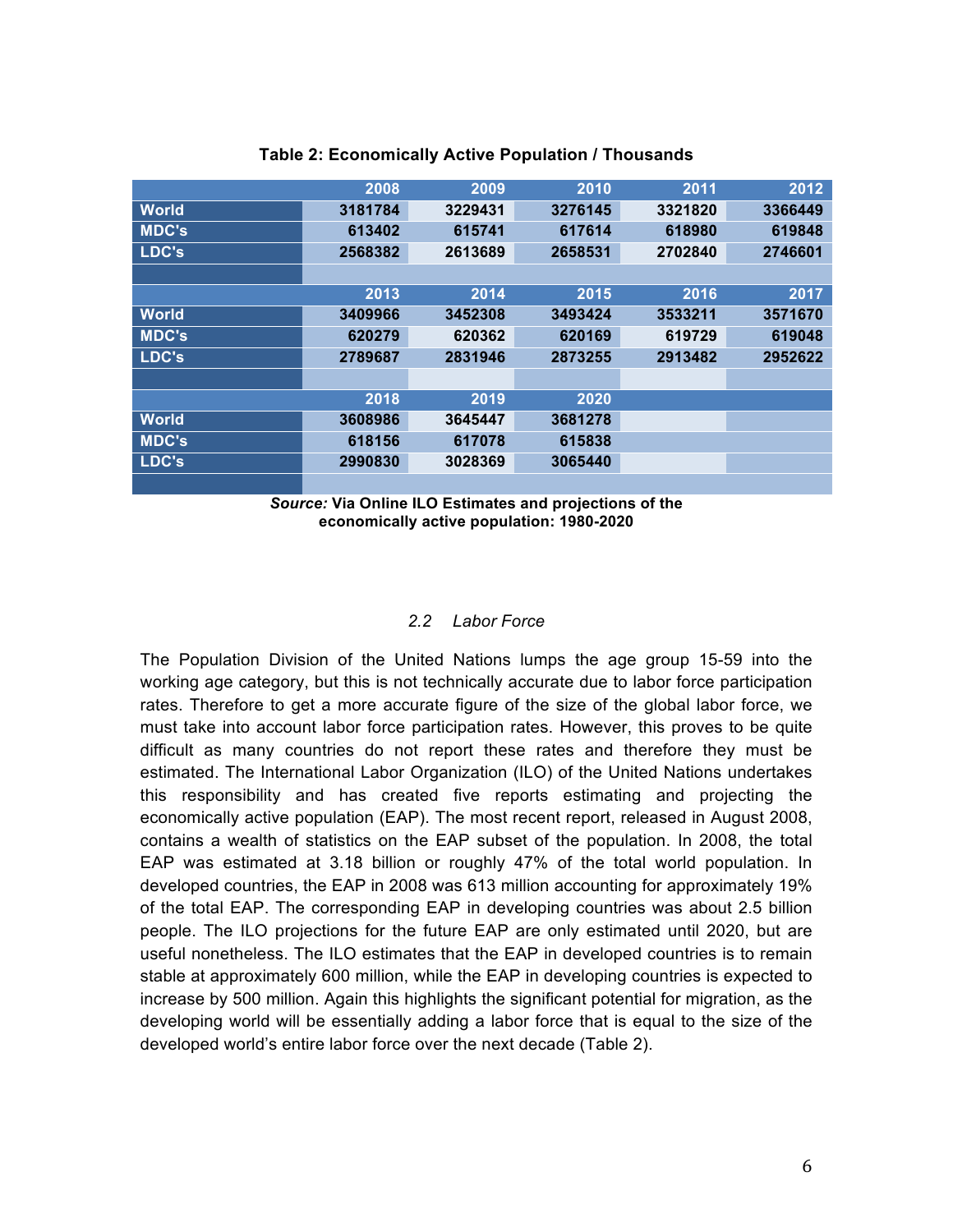### *2.3 Replacement Migration*

The shift in population demographics is believed to be permanent, meaning the world is unlikely to return to one where there are several children for every adult. One possible theory that has been presented to reduce the economic and social burden of an ageing population has been replacement migration. Replacement migration is not a full solution; it must be used in conjunction with raising fertility levels and creating incentives for residents to work longer. However, as a partial solution replacement migration is an important policy tool, and thus a wealth of literature exists on the subject. A United Nations piece, entitled "Replacement Migration: Is it A Solution to Declining and Ageing Populations?" is the most influential and widely discussed paper on the subject. According to the UN, population size and demographics depend on three components: fertility, mortality, and net international migration. As there are no policies feasible to increase mortality, this leaves only two possible ways to reverse the role of changing population demographics. However, the low-fertility levels of developed countries suggests there is no reason to assume fertility levels will return to above-replacement levels. Furthermore, although many countries have introduced a variety of fertility increasing measures, the long-term effectiveness of such policies is thought to be extremely limited.

The UN creates five different scenarios, but the most relevant is scenario V which is used to compute the number of migrants needed to maintain a healthy ratio of working age to elderly populations, also known as the potential support ratio (PSR). This scenario shows that replacement levels of migration would have to be significantly higher than current levels in order to maintain a PSR of 3 or more. For example, for the EU this calls for almost 2.8 million immigrants a year, which is 9.4 times, expected levels. Keep in mind this is only in order to have a PSR of 3 or more. To maintain current PSR levels the numbers of migrants become so large that the UN considers them unrealistic. The Republic of Korea demonstrates this impossibility, as it calls for 5.1 *billion* migrants needed to maintain its 1995 PSR (Table 3).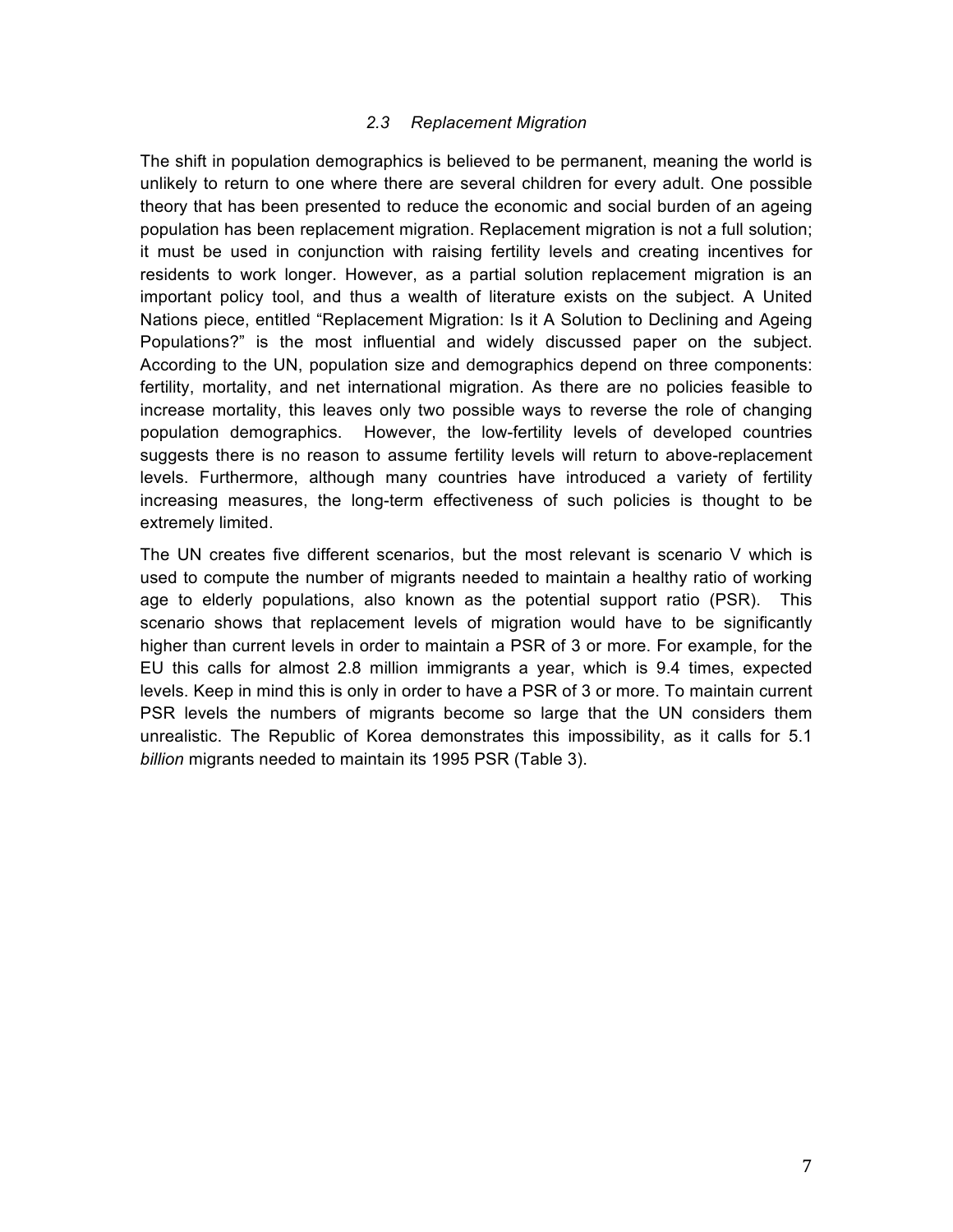| Scenario             | Ι        | П              | Ш                        | JV        | V                 | $VT*$          |  |  |  |  |
|----------------------|----------|----------------|--------------------------|-----------|-------------------|----------------|--|--|--|--|
|                      |          | Medium         | Constant                 | Constant  |                   | Constant       |  |  |  |  |
|                      | Medium   | wariant with   | hotal <sup>1</sup>       | age group | Ratio 15-64/65+   | ratio 15-64/65 |  |  |  |  |
| Country or region    | Variant  | zero migration | population               | $15 - 64$ | not less than 3.0 | vears or older |  |  |  |  |
| A. Total number      |          |                |                          |           |                   |                |  |  |  |  |
| France               | 525      | 0              | 1473                     | 5 4 5 9   | 16 037            | 93 794         |  |  |  |  |
| Germany              | 11 400   | 0              | 17838                    | 25 209    | 40 481            | 188 497        |  |  |  |  |
| Italy                | 660      | 0              | 12 944                   | 19610     | 35 088            | 119 684        |  |  |  |  |
| Japan                | $\theta$ | 0              | 17 14 1                  | 33 487    | 94 837            | 553 495        |  |  |  |  |
| Republic of Korea    | $-450$   | 0              | 1 509                    | 6426      | 11 595            | 5 148 928      |  |  |  |  |
| Russian Federation   | 7417     | 0              | 27 952                   | 35 756    | 26 604            | 257 110        |  |  |  |  |
| United Kingdom       | 1 200    | 0              | 2634                     | 6247      | 13 674            | 59 775         |  |  |  |  |
| <b>United States</b> | 41 800   | 0              | 6384                     | 17967     | 44 892            | 592 757        |  |  |  |  |
| Europe               | 23 530   | 0              | 100 137                  | 161 346   | 235 044           | 1 386 151      |  |  |  |  |
| European Union       | 16 361   | 0              | 47 45 6                  | 79 605    | 153 646           | 700 506        |  |  |  |  |
|                      |          |                | B. Average annual number |           |                   |                |  |  |  |  |
| France               | 10       | 0              | 27                       | 99        | 292               | 1705           |  |  |  |  |
| Germany              | 207      | 0              | 324                      | 458       | 736               | 3 427          |  |  |  |  |
| Italy                | 12       | 0              | 235                      | 357       | 638               | 2176           |  |  |  |  |
| Japan                | $\Phi$   | 0              | 312                      | 609       | 1724              | 10 064         |  |  |  |  |
| Republic of Korea    | $-8$     | 0              | 27                       | 117       | 211               | 93 617         |  |  |  |  |
| Russian Federation   | 135      | 0              | 508                      | 650       | 484               | 4675           |  |  |  |  |
| United Kingdom       | 22       | 0              | 48                       | 114       | 249               | 1087           |  |  |  |  |
| <b>United States</b> | 760      | 0              | 116                      | 327       | 816               | 10 777         |  |  |  |  |
| Europe               | 428      | 0              | 1821                     | 2934      | 4274              | 25 203         |  |  |  |  |
| European Union       | 297      | 0              | 863                      | 1447      | 2794              | 12736          |  |  |  |  |

#### **Table 3: Net Number of Migrants, 1995-2050, by Scenario and Country or Region (Thousands)**

# *Source*: "Replacement Migration: Is It a Solution to Declining and Ageing Populations?"

Not only do these numbers of migrants seem impossibly high, but they do not even solve the problem entirely. As migrants move to other countries and become permanent citizens, they too will age and become eligible for government pension systems. Thus immigration must increase over time or otherwise demographical shifts will continue with each generation. Furthermore, immigration is a highly opinionated topic and many citizens in host countries would be against significantly increased flows of migrants. Critics' complaints are numerous but most often include the charge the immigrants take much-needed jobs for local workers, or that immigrants tend to have higher levels of unemployment and can lead to social problems such as violence and drug abuse (Martin 2009).

## *2.4 Supply and Demand: Migrant Motivation and the Need for Migrants*

There are two major labor market forces today that drive work-based migration. First, many people of working age either cannot find employment or cannot find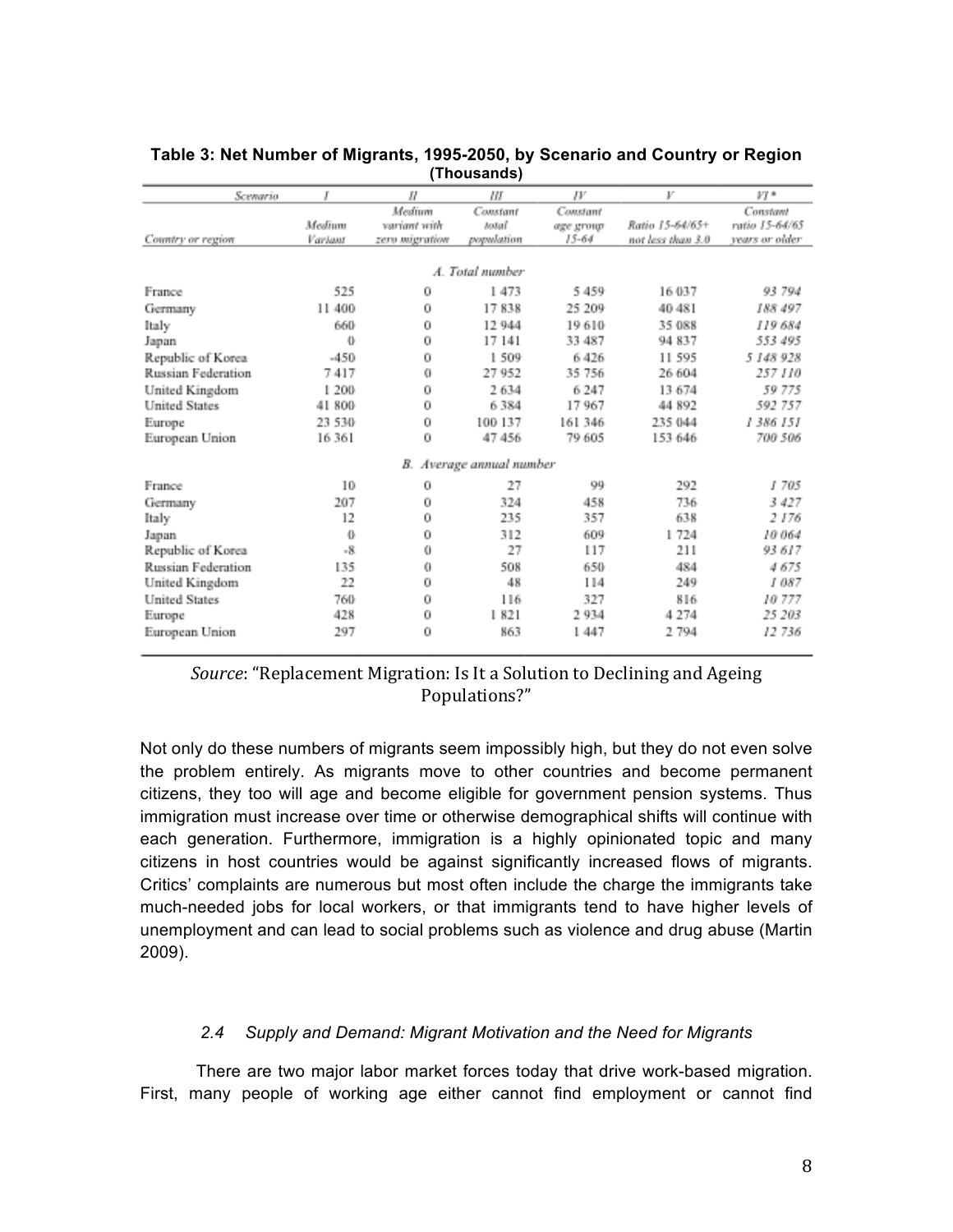adequate employment to support themselves and their families in their own countries. Estimates from 2003 show that 1.39 billion people work full time, but are still unable to lift themselves and their families above the \$2 USD a day poverty line. Among them, 550 million do not even earn more than the \$1 USD extreme poverty line. This correlates to a staggering 49.7% of the world's workers (and 58.7% of the developing worlds workers) who are not earning enough to lift themselves above the standard poverty line ("World Employment Report 2004-2005: Chapter 1 Global Trends in Employment, Productivity and Poverty"). Second, some countries have a shortage of workers to fill positions in various sectors of their economies, or their working age population is steadily ageing without adequate replacement levels. These push and pull factors are perhaps the most important, but other factors influence migrations as well, such as demographic change, socio-economic and political crises, and widening wage gaps within, as well as between developed and developing countries (ILO:2007). Put much more simply however, migrants seek opportunity. When looking at rural-urban migration, if people can find opportunities within their own country, they do not cross national borders. This can be seen clearly in China, as there is a significant amount of rural-urban migration within China, but almost no migration from China to other countries. However, when ruralurban migrants cannot find employment opportunities in their own country they are much more likely to cross national boarders (Martin 2009).

#### *2.5 International Migration*

While there has been a wealth of information written on specific topics related to migration, there has been surprisingly little done to quantify the patterns of international migration between countries and regions. While both the OECD and UN produce data, these represent a global perspective and lack truly comprehensive and reliable data on bilateral flows of migration. Perhaps the most comprehensive report comes from the World Bank and was written by Parsons et al. (2007). Their report entitled, "Quantifying International Migration: A Database of Bilateral Migrant Stocks" introduces four versions of an international bilateral migration stock database for 226 by 226 countries and territories. Parsons et al. estimate a total of 175.7 million international migrants using data from 2000-2002, which is consistent with UN estimates at 175 million in 2000. The United States is the largest recipient of migrants with 35 million, or roughly 12.5% of its total population. Australia, Canada, and Saudi Arabia all show higher percentages, while Western Europe is slightly smaller. Looking at developing countries, India, Pakistan, Iran, and Cote d'Ivoire all have high levels of immigration. In regards to emigration, Mexico, Afghanistan and Morocco all show major outflows in proportionate terms, while India and Bangladesh have large emigrate populations in absolute terms. Developed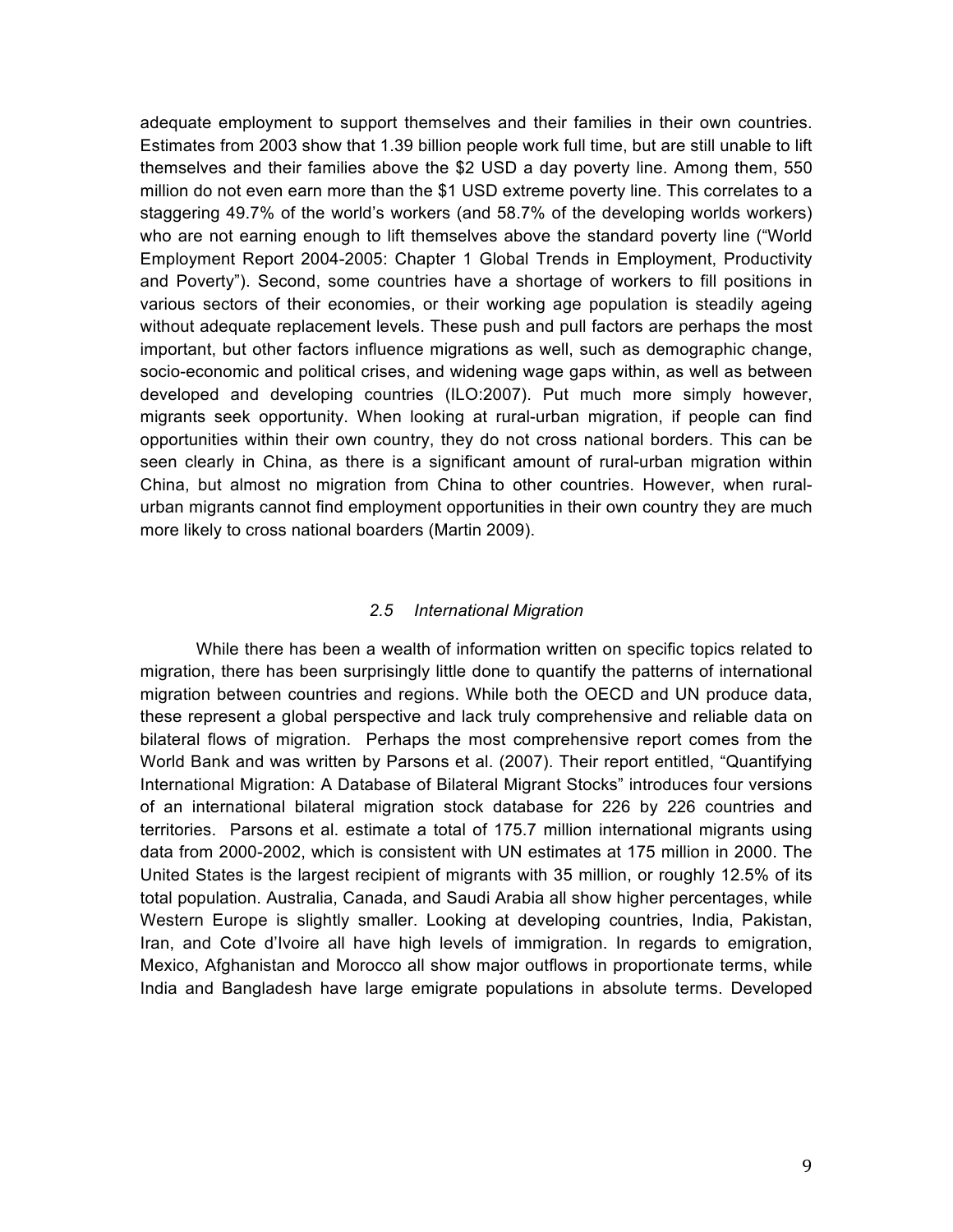countries are also important sources as well, with the United Kingdom, Germany, Italy and the United States all in the top 15 (Table 4)<sup>2</sup>.

| Top 15 receiving<br>countries* | as % of host<br>Immigrants from<br>Number of<br>population<br>immigrants<br>neighboring |      | % from<br>neighboring |      |
|--------------------------------|-----------------------------------------------------------------------------------------|------|-----------------------|------|
| <b>United States</b>           | 34,634,798                                                                              | 12.5 | 10,281,887            | 29.7 |
| Germany                        | 9.143.244                                                                               | 11.2 | 957,016               | 10.5 |
| France                         | 6,277,188                                                                               | 10.5 | 1,274,652             | 20.3 |
| India                          | 6,270,659                                                                               | 0.6  | 5,822,700             | 92.9 |
| Canada                         | 5,717,003                                                                               | 18.3 | 945,091               | 16.5 |
| Saudi Arabia                   | 5,254.812                                                                               | 23.0 | 596,912               | 11.4 |
| UK.                            | 4,865,541                                                                               | 8.2  | 537,885               | 11.1 |
| Pakistan                       | 4.242.691                                                                               | 3.0  | 724.233               | 17.1 |
| Australia                      | 4,073,213                                                                               | 21.0 |                       | ۰    |
| Hong Kong                      | 2.703.491                                                                               | 37.7 | 2.193.425             | 81.1 |
| Cote d'Ivoire                  | 2,336,359                                                                               | 15.4 | 1,908,976             | 81.7 |
| Iran                           | 2,321,453                                                                               | 3.6  | 2,298,835             | 99.0 |
| Spain                          | 2,172.201                                                                               | 5.5  | 530,358               | 24.4 |
| Israel                         | 1,978.103                                                                               | 31.1 | 34.882                | 1.8  |
| Jordan                         | 1,945,210                                                                               | 39.0 | 218,582               | 11.2 |
| Total                          | 93.935.966                                                                              | 5.0  | 28.325.434            | 30.2 |

**Table 4: Share of Migrant Population in Total And from/to Neighboring Country**

| Top 15 sending<br>countries* | Number of<br>as % of home<br><b>Emigrants to</b><br>population<br>neighboring<br>emigrants |      |            | % to neighboring<br>countries |
|------------------------------|--------------------------------------------------------------------------------------------|------|------------|-------------------------------|
| Mexico                       | 10.098,858                                                                                 | 10.0 | 9,347,744  | 92.6                          |
| India                        | 8,958,965                                                                                  | 0.9  | 1,646,792  | 18.4                          |
| Bangladesh                   | 6,638,008                                                                                  | 5.0  | 3,807,203  | 57.4                          |
| China                        | 5,793,974                                                                                  | 0.5  | 2,442,169  | 42.2                          |
| IJК                          | 4,193,174                                                                                  | 7.1  | 248,527    | 5.9                           |
| Germany                      | 4,047.061                                                                                  | 4.9  | 915,277    | 22.6                          |
| <b>Philippines</b>           | 3,405,471                                                                                  | 4.3  |            | ۰                             |
| Pakistan                     | 3,386.516                                                                                  | 24   | 1,360,069  | 40.2                          |
| Italy                        | 3,283,208                                                                                  | 5.7  | 704,628    | 21.5                          |
| Turkey                       | 3.001.152                                                                                  | 4.5  | 184,940    | 6.2                           |
| Afghanistan                  | 2,695.589                                                                                  | 9.9  | 1,898,925  | 70.4                          |
| Morocco                      | 2,614.663                                                                                  | 9.0  | 346,073    | 13.2                          |
| USA                          | 2,269,220                                                                                  | 0.8  | 620,712    | 27.4                          |
| Egypt                        | 2,248.937                                                                                  | 3.5  | 216,555    | 9.6                           |
| Algeria                      | 2,085.260                                                                                  | 6.7  | 100,668    | 4.8                           |
| Total                        | 64.720.056                                                                                 | 1.9  | 23.840.282 | 36.8                          |

*Source*: Parsons et al

<sup>&</sup>lt;sup>2</sup> The information from table 4 does not include Russia, Ukraine and Kazakhstan, as they are deemed not representative of normal migration behavior. The USSR had significant internal mobility and when it split up many of the people were recorded as migrants.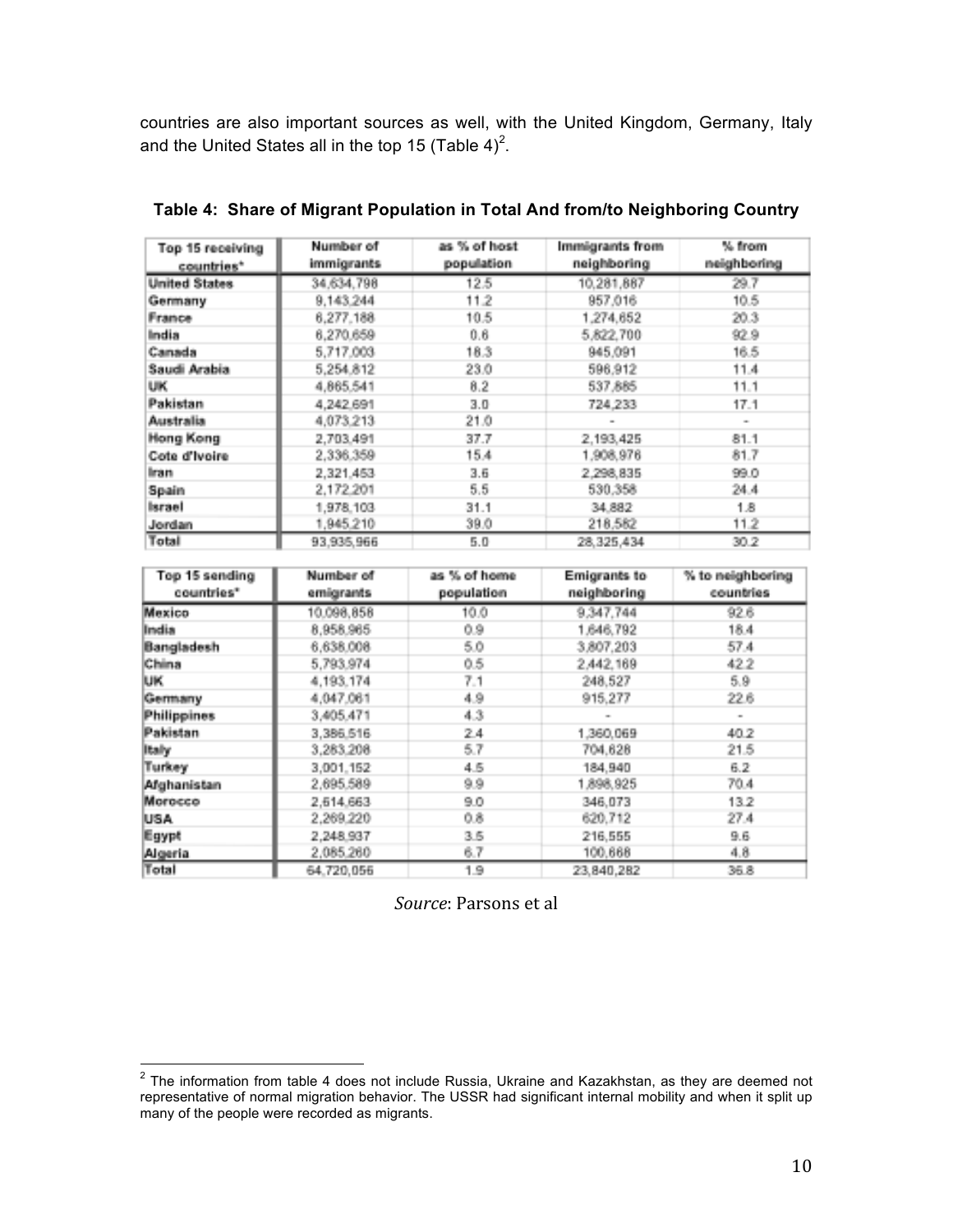#### *2.6 Leading Theaters of Migration*

While migration is a global demographic phenomenon, some geographic theaters exhibit more intensive and sustained migratory flux, either as sending regions, recipients, or both. These areas are doubling important to elucidating broader migration trends. They represent a large proportion of total migration, and closer examination of their dynamics provides guidance regarding emerging trends elsewhere. We review three salient examples of migration theaters.

#### **Mexico-United States Migration**

Looking at specific countries, Mexico, Morocco, and The Philippines prove to be useful case studies for understanding migration patterns because they represent large emigrating countries in three unique regions. Starting first with Mexico, bilateral flows from Mexico to the United States are the largest in the world. The actual number of Mexican migrants into the United States are hard to estimate due to large levels of illegal immigration, but most recent estimates place the total number around 12 million, meaning that approximately 10% of the total Mexican population of 120 million has migrated to the United States. The reasons for such large migration levels are many, but again understanding the population dynamics is an important first step. Back in 1970, Mexico only had a population of 50 million, with 750,000 Mexican migrants in the United States (or 1.5% of the population). However, by 2000 Mexico's population had surged to twice the size and its migrants to the United States had increased over 13 times, to 10 million (Martin 2009). While rapid population growth in Mexico matched with declining opportunities was partly responsible for this tremendous migrant growth, the overall story is more complex.

Mexico is a rapidly urbanization country, but it still remains poor, especially compared to the United States. Furthermore, Mexico has a large rural population and the Mexican government has struggled with creating formal sector jobs. Moreover, there has been a long history of linkages to the United States labor market (most noticeably the Bracero program from 1942 – 1964). But perhaps the most telling part of the story is that the border between the United States and Mexico separates the largest gap in per capita GNI in the world (The World Bank's indicators place Mexican per capita GNI at \$8,340 USD versus \$46,040 USD in the United States in 2007). Therefore, for many Mexicans the gain from leaving rural Mexico is quite large and they can often earn wages that are 8 to 10 times larger than ones they would receive domestically. Again the story of migration returns to the story of opportunity. Not only are wages significantly higher just across the boarder, but also there is a large amount of opportunity demonstrated by the fact that from 2000 to 2006, the employment of Mexicans in the United States rose just as much as formal sector employment in Mexico (Martin 2009).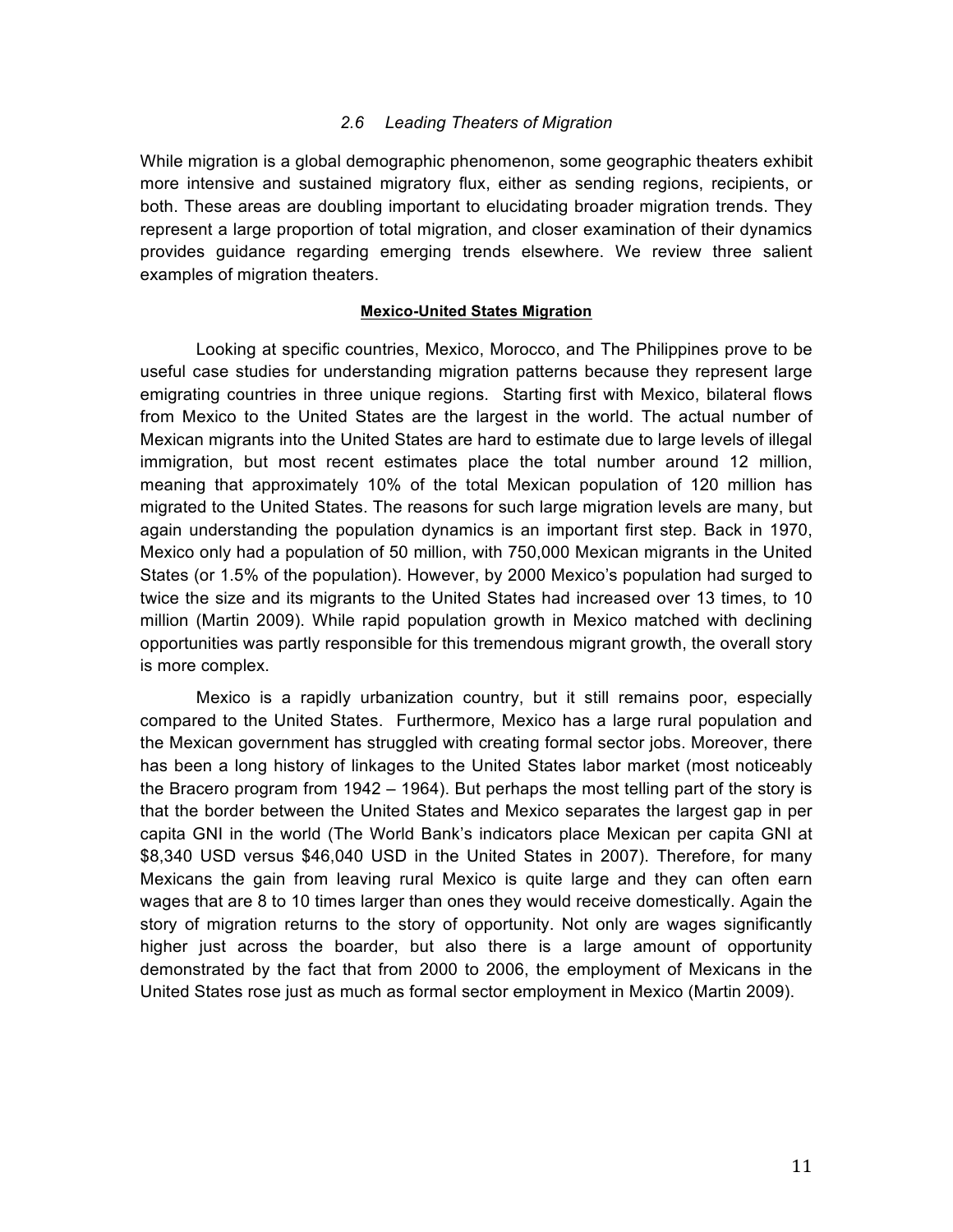#### **Morocco-Europe Migration**

Morocco has a large emigrant population and people of Moroccan origin have emerged as one of the largest migrant communities in Western Europe. Of Morocco's 31 million people, over 2 million have migrated to Europe alone. Historically, Morocco was a migrant receiving country, but the French Colonization of Algeria (and later Morocco) marked a new era of economic restructuring and Morocco first began to send migrants. During Morocco's colonial period (and immediate post-colonial) it saw steady migration to France and Algeria, but the real story of modern Moroccan migrants began in the 1950's and 1960's during Western Europe's rapid economic growth. This strong economic growth in Europe increased its demand for low-skilled labor, which Morocco was able to supply. During this time, Morocco singed labor recruitment agreements with several European countries including Germany (1963), France (1963), Belgium (1964), and the Netherlands (1969). Between 1965 and 1972, Moroccan emigration exploded, increasing from 30,000 to 300,000 and by 1975 there was an estimated 400,000 migrants (de Haas 2005).

Although these migrants were considered "guest-workers" and their migration only temporary, most migrants did not return after 1973. This was due to failed coups in 1971 and 1972 that produced an era of economic instability and repression. In fact, after the guest worker programs ended in 1973-74, migration continued to increase due to family unification. Moreover, large amounts of migration to Spain and Italy explain why Moroccan emigration has increased despite the end of the original guest worker programs and increasingly restrictive immigration policies. By 2005, Moroccan migrants in Europe totaled approximately 2.3 million, representing a sevenfold increase since 1972. France is home to the largest legal Moroccan migrant community (1,025,000 in 2005), followed by Spain (397,000), The Netherlands (315,000), Italy (287,000), Belgium (215,000), and Germany (99,000) (de Haas 2005).

Most recently, Morocco has emerged as a regional hub for migrants headed to Europe, especially for sub-Saharan Africans. It is estimated that several tens of thousands of sub-Saharan Africans migrate to Spain from Morocco and then into Europe. Once in Morocco, illegal migrants attempt to enter the Spanish cities Cueta and Melilla by scaling the tall boarder fences separating these cities from Morocco. Unfortunately, many sub-Saharan migrants face aggressive Moroccan and Spanish border authorities, and they are often socially and economically marginalized drawing protests from human rights organizations (de Haas 2005).

Future Moroccan migration is expected to continue at high levels, due to high levels of demand for migrant labor in Western Europe matched with high youth unemployment and low wages in Morocco. However this continued drain of working age populations might result in decreased potential for emigration in the long run (de Haas 2005).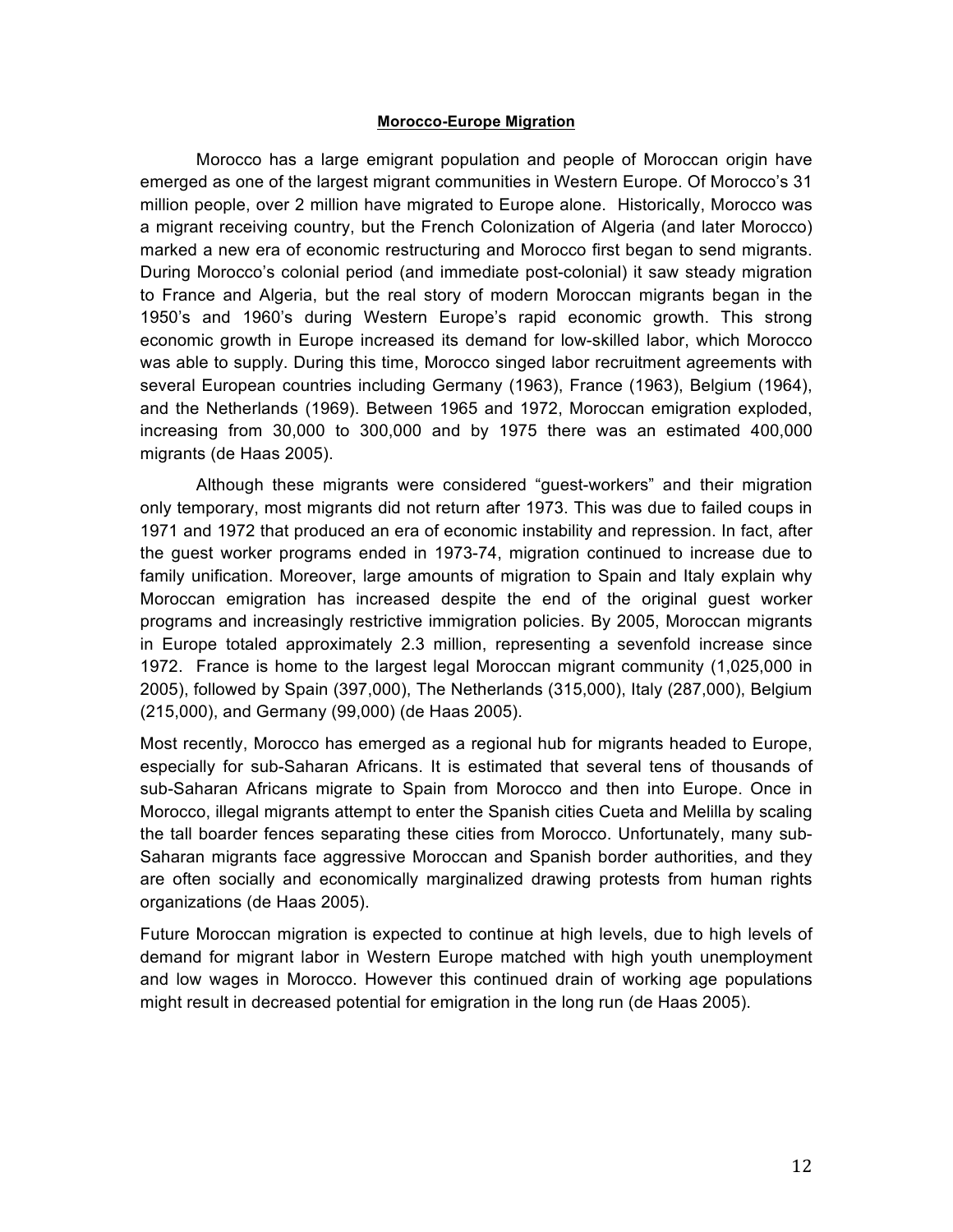#### **Filipino Migration**

The Philippines is the largest migrant sending country in Asia, with over 1.7 million legal workers abroad in 2007 according to official sources ("2007 Survey on Overseas Filipinos"). Moreover, migration has become an important element of the Filipino economy and society as over half of Filipinos have worked abroad or have a relative who is or was abroad. The very first Filipino migrants were men, often employed as support personnel by the United States military contractors during the Viet Nam war. However, large levels of migration began as a reaction to oil shocks in 1973-74 that decreased economic growth and produced high levels of unemployment. While most of the beginning migrants were men, by the early 1980's an increasing share had become women that were going abroad to provide health care in private homes (Martin 2009).

As is often the case, estimating true levels of migrants can be difficult. While the Philippines official, "2007 Survey on Overseas Filipinos" places the total number of migrants at 1.75 million; other sources claim this number is higher. For example, the World Bank estimates the total stock of Filipino migrants at 3.6 million in 2006, and unofficial sources indicate the number could be as high as 8 million (Dilip and Xu 2008 and Collymore 2003). There is also some debate as to which country is home to the most Filipino migrants. According to the Filipino government, Saudi Arabia has the largest migrant community with 19.8% of total overseas Filipino workers (OFWs) in 2007. Other large migrant receiving countries and regions include United Arab Emirates (12.1%), North and South America (9.3%), Europe (9.2%), Hong Kong (6.7%), Singapore (6%), Japan (5.6%) and Taiwan (5.5%) (GOP:2008). The World Bank however estimates that the United States is the top migrant receiving country and Malaysia, Australia, Guam, and The Republic of Korea are also in the top ten (Dilip and Xu 2008). The Filipino government's survey found that there were more male OFWs (50.9%) than females (49.1%) during 2007.

While there is debate among the exact numbers of Filipino migrants, the story of how the Philippines became a large migrant sending country is clear. For several decades the Philippines has seen declining economic indicators. In 1960, the Philippines was the second wealthiest country per capita in Asia, only behind Japan. However due to years of strict import-substitution policy, the Philippines did not enjoy large flows of FDI as did several other Southeast Asian countries. Furthermore, rampant corruption and complicated tax laws have severely limited investment in infrastructure and other progrowth policies have been routinely blocked in congress leading to a low savings rate and high levels of domestic and foreign debt (Martin 2009). Despite all this, the Philippines is rapidly urbanizing, growing from an urban population of 31.8% in 1970 to 47% in 1990 (SPPR 2004). These high levels of urbanization have lead to crowded cities, and matched with years of economic failures, many rural citizens see migration as an attractive alternative to better their lives.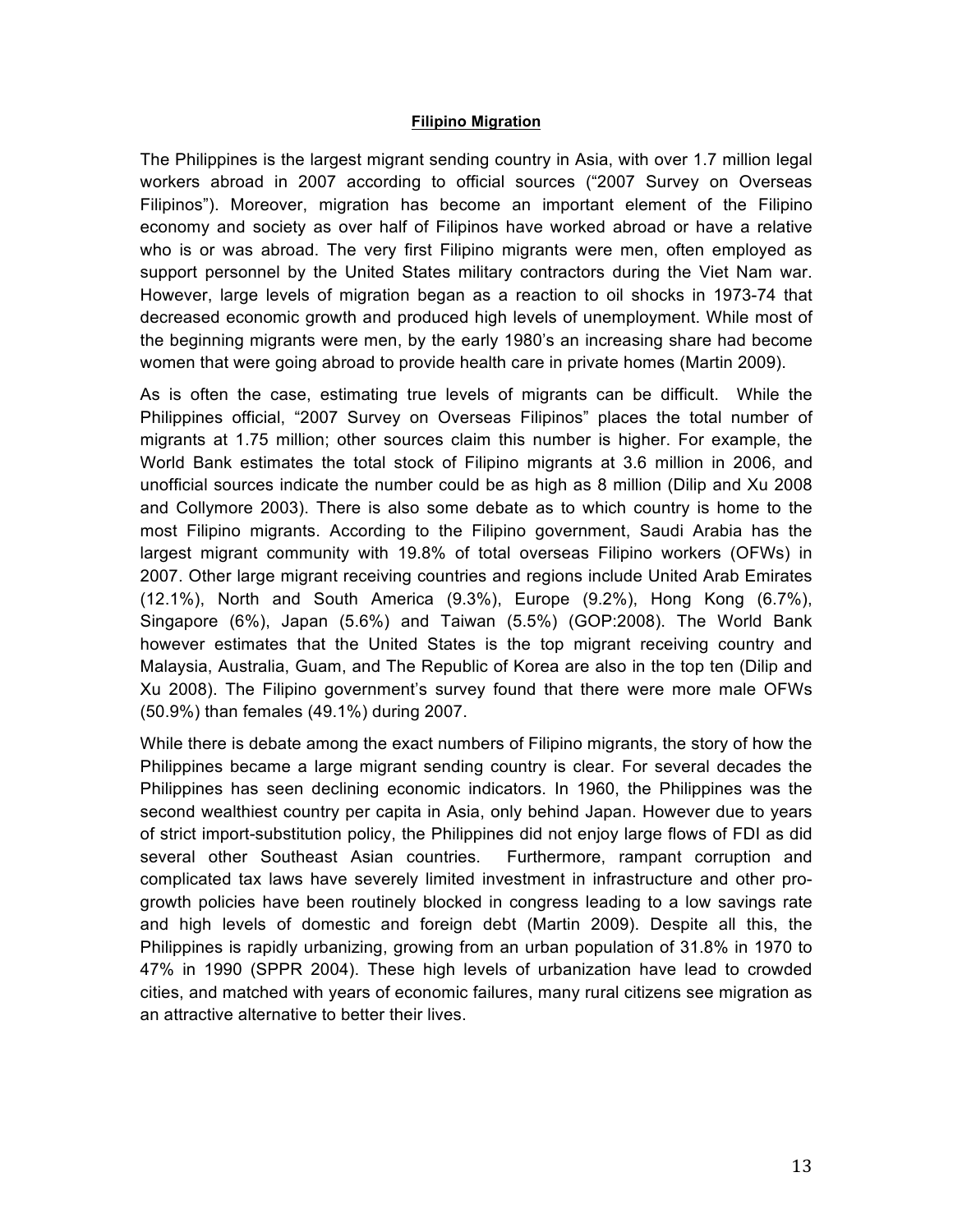### *2.7 Migration Infrastructure*

Migration infrastructure plays a key role in facilitating individuals to migrate, because the more streamlined the process is, the easier it is for migrants to move. Migration infrastructure includes any number of institutions such as employers seeking migrants, public employment services that can match local workers with foreign jobs, social networks, and private recruiters. One such example of a public employment service, and arguably the most advanced is in the Philippines, as the Philippine Overseas Employment Administration established in 1982 has become a crucial part of the country's Department of Labor and Employment (Chamie 2009). However, the overall trend recently has been the decline of direct employer recruitment and public employment, and the rise of migration agents and migration networks.

### **Migration Agents**

Out of all the networks, perhaps the least is known about migration agents, which is unfortunate as agents also have most potential to exploit migrant workers. However Martin (2005 and 2009) has identified three policy recommendations to help ensure agents play an effective role in migration rather than exploit individuals. First, governments must set up enforcement to eliminate corrupt agents by requiring all agents to register themselves with authorities. This includes processes such as requiring agents to past tests of appropriate laws and providing financial security for clients if agents do not fulfill their promises. Second, there must be incentives for legitimate agents to get into migrant brokerage business so that competition will lead to self-regulation and provide ratings. This will grant migrants more options and allow clients to select more legitimate agents.

Third, governments must increase the role of public employment service agencies, which will create minimum standards in recruitment and deployment that must be met by private agents.

#### **Migration Networks**

Globalization has played a significant role in shaping migration networks, thanks to the sudden and sharp rise of communications, transportation, and human rights protection. As a result of increased communications, potential migrants can easily and quickly learn about opportunities abroad. Here, the role of social networks is especially important as family members and friends are easily able to pass along information to others back home in a context that is understandable. The media also plays a part as well, as it can glorify lifestyles in the developed world, which creates strong impressions on a young migrants mind. In an increasingly globalized world, transportation costs have significantly shrunk. Whereas it once took a vast amount of money to cross oceans, today transportation costs are typically less that \$2,500 to travel anywhere in the world legally, and \$1,000 to \$20,000 to cross borders illegally (Martin 2009). Although \$20,000 still represents a large amount to poor individuals, migrants are able to pay back high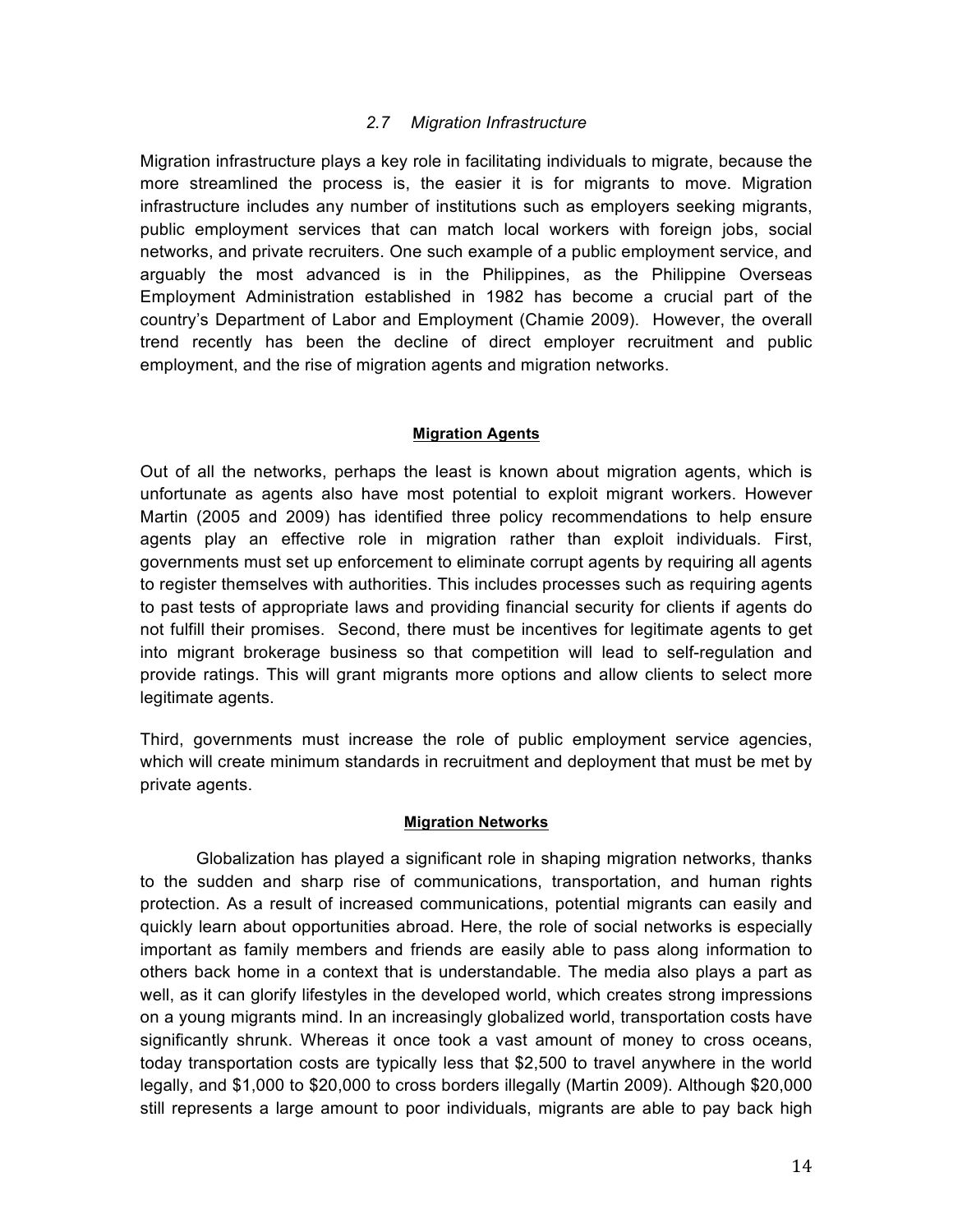smuggling fees generally within two to three years, representing a drastically shorter payback time than many years ago (Kyle and Koslowski 2001). Finally, human rights increases have allowed migrants more protection after immigrating. Many of the large migrant receiving countries have ratified different resolutions from the UN, ILO, and other conventions, which grant basic human rights to migrants. This gives further incentives to migrants as it allows them to stay in foreign countries longer and receive numerous social safety nets while awaiting decisions on their applications for asylum (Martin 2009).

## *2.8 Migration and the 2008-2009 Global Recession*

The recession that began in the United States in December 2007 and has spread to the global economy has many implications for migration. Although in the long run, migration trends can be expected to continue, the recession will surely affect migration flows in the near future. Generally speaking, the migration of individuals to developed countries is expected to slow both from employers requesting fewer workers as a result of job losses, and some governments halting the direct recruitment of foreign workers.

In terms of migrant stocks, there is insignificant data to prove that the number of migrants in developed countries has declined so far. However, return migration is believed to correlate more with the economic, social, and political development in the countries of origin, than with the economic conditions in receiving countries. Therefore, it is believed that migrant stocks should not decline significantly, especially if migrantsending countries' economies are shrinking as well. That being said, many immigrants are vulnerable during recessions as they are generally young, have lower levels of education, and have made recent entry into the labor force, which are all characteristics of the labor force that will be hit the hardest.

Moreover, immigrants are also highly overrepresented in many of industries that have experienced large job losses, such as construction, manufacturing, leisure and hospitality, and support and personal services. Conversely however, immigrants (especially recent immigrants) may be able to adjust more quickly than native-born workers because they are better suited to change industries and jobs, as well as relocate residency, as they often do not have established roots. In the United States, legal flows of migrants are expected to continue at the same rate because the process often takes years and the system is notoriously backlogged (Papademetriou and Terrazas 2009).

## *2.9 Conclusion*

While replacement migration may not be a full solution to changing population demographics, it will certainly have a role and migration should be expected to continue. When forecasting future of flows of migrants, key aspects to consider are countries with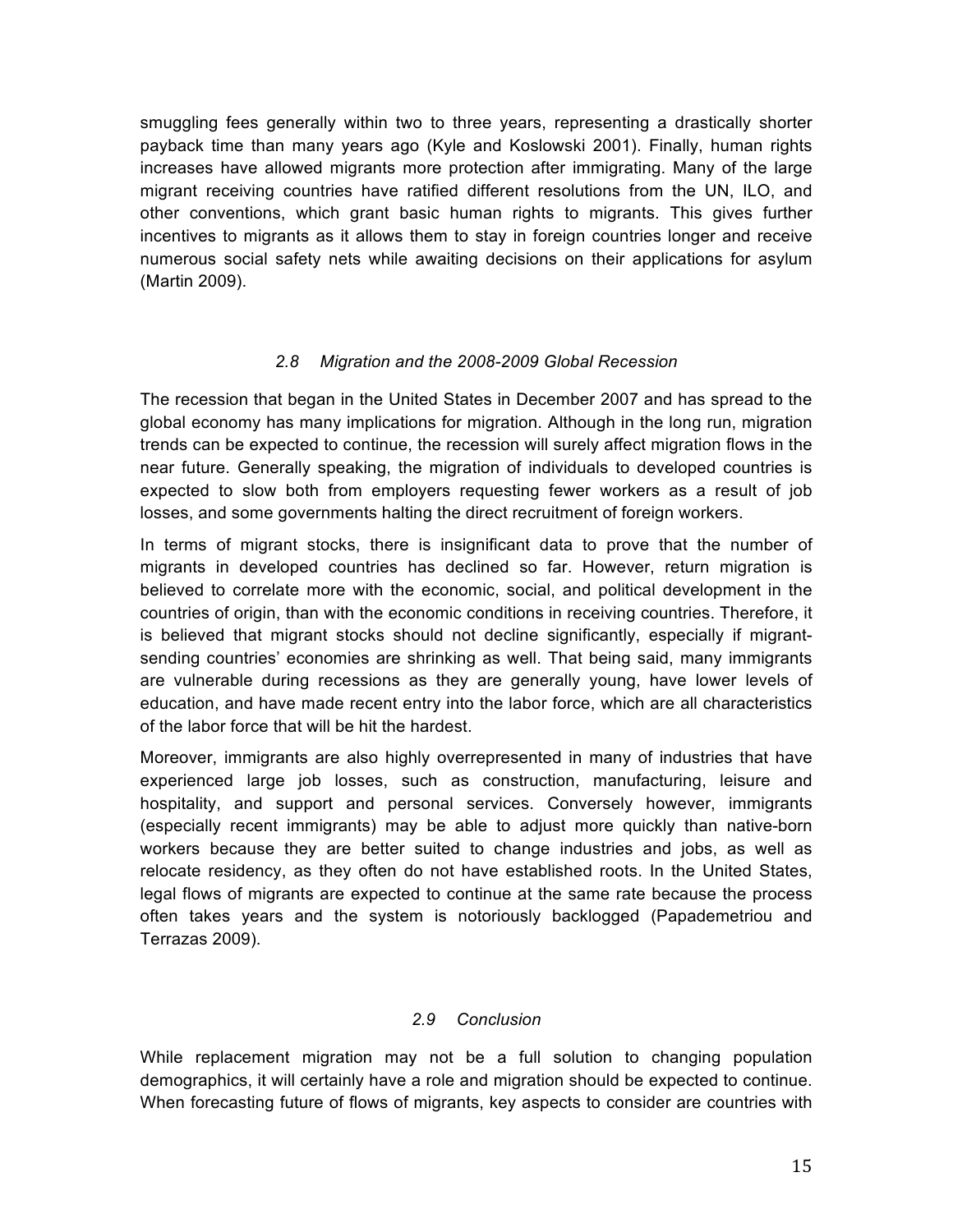citizens that stand the most to gain from increased opportunity, proximity to developed or emerging markets, and strong migration infrastructure making the process streamlined and easy. Over the next several decades, countries that are in the second transitional category discussed earlier (such as numerous countries in Asia and Latin America) will transition into the final and third category. This means that many of these traditionally migrant sending countries will become migrant receiving countries as their populations' age and they become more developed. Those that will fill their role will come from surrounding countries that are in the first transitional category. Africa is the largest country in this category, and therefore its role as an important migrant sending country is surely bound to increase in future decades.

# **3 Forecasting Migration Patterns in a Global Framework**

After an overview of recent migration trends, we examine future patterns of migration with a global economic forecasting model. The framework we use is the Linkage model, established at the World Bank's as its standard tool for economic projections.<sup>3</sup> A stateof-the-art dynamic computable general equilibrium (CGE) model, Linkage has been used extensively over the last decade for long-term economic analysis of structural issues such as the impacts from a potential Doha Round agreement, regional trade agreements, and a variety of leading issues related to growth dynamics. The model was significantly enhanced for the World Bank's annual Global Economic Prospects 2006 to include international migration and remittances. A technical annex below describes the changes to the model and the derivation of the welfare analysis that underpins the key findings emerging from the analysis of changes in the patterns of international migration.

In this study, we update the 2006 GEP projections with more recent and detailed data on migration patterns. The underlying data supporting this update of Linkage was prepared by a joint effort of the Global Trade Analysis Project (GTAP) at Purdue University and researchers based at Sussex University in the UK. GTAP is providing the core data in a format compatible with its global data base. This data provides a bilateral flow of migrants—at both skilled and unskilled level—and the associated matrix of bilateral remittances. This core data is used to calibrate a new set of equations in the Linkage model that incorporates a more complex labor market and includes the new remittance flows. At the moment, the national stocks of migrants are not explained by the model, i.e. they are exogenous.

More specifically, the country specific economic data and the migration database are part of the GTAP release 6.2 posted June, 2006. The data has a 2001 base year and it is evaluated in \$2001 at market exchange rates. Using this information, Linkage as used to update its baseline projections from the 2006 analysis in two ways. We revised the baseline scenario to line up with observed history (for GDP and population) through 2008 and the World Bank's forecast for 2009 and beyond. We alsorevised the PPP exchange rates to be consistent with the ICP estimates. The PPP exchange rates are

 $3$  See van der Mensbrugghe (2006) for a detailed description of the standard model.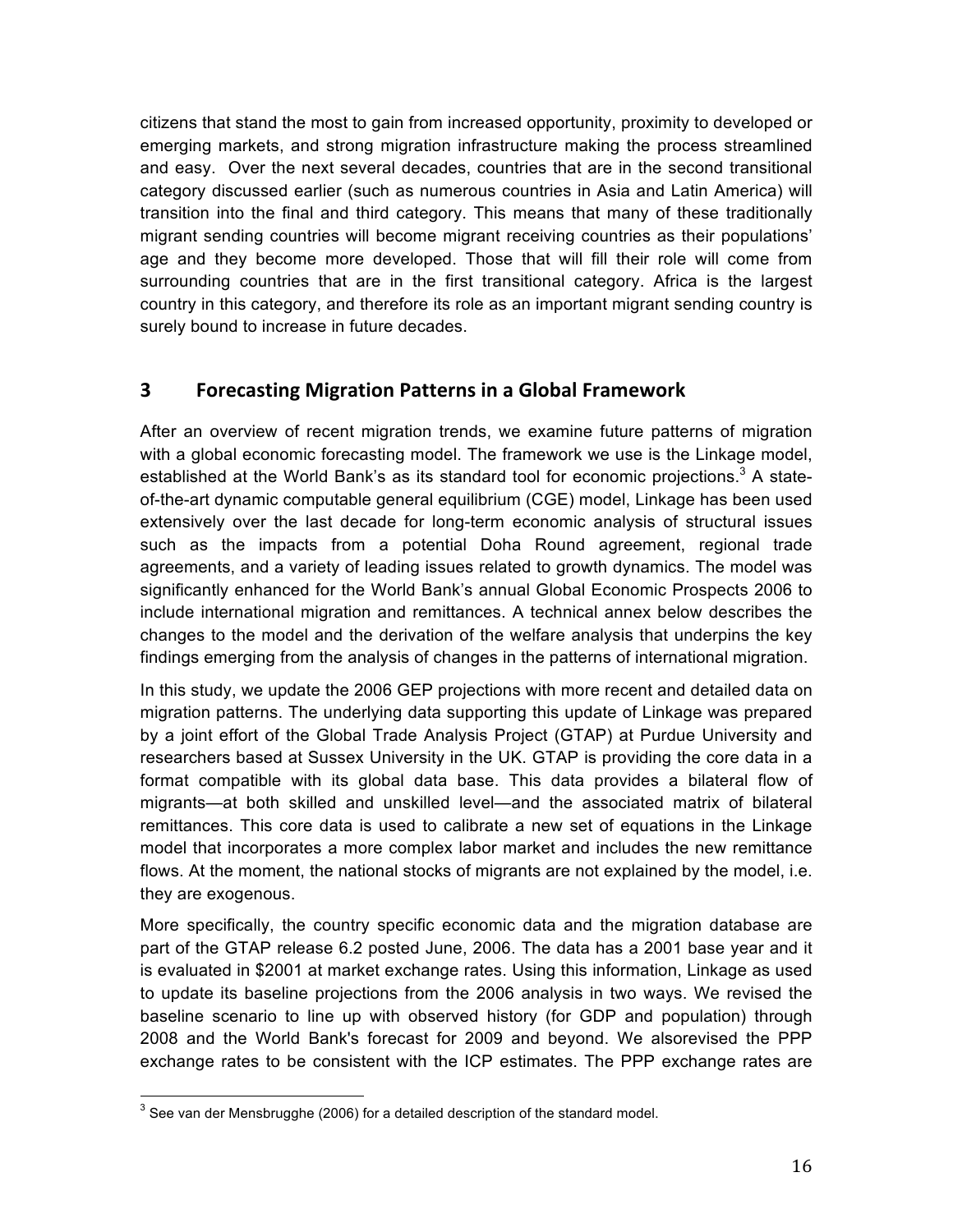not incorporated into the base data of the model becasue, for consistency reasons, Linkage does all of its calculations in \$2001. We use the PPP exchange rates to reevaluate the welfare gains (only for that part of the income migrants get in their new homes that is not remitted.)Though the migration database is part of the GTAP release, most of the underlying data comes from current UN sources, complemented with national sources and reconciled by a team based at Sussex. The result is the most upto-date, integrated global economic and labor flow database currently available.

## *3.1 Scenarios for Migration and Economic Growth*

Before presenting alternative scenarios for future migration trends, a few observations can usefully be made about how migration affects economic activity. For sending and receiving economies, migration obviously changes absolute and relative labor supplies, but in an international context it should be recognized that migration changes the underlying resource situation and affects international division of labor. To the extent that migration permits more efficient international matching of factors of production within economies, both national and global real output can rise. This fact is often overlooked in the political debate about immigrants displacing domestic workers and emigrants depleting stocks of domestic human capital (e.g. brain drain).

While migration itself is influenced by many complex institutional factors, it is useful to distinguish between two generic types, associated with different basic impetus to migrate. The first can be termed opportunity migration, where movement is motivated by a real or perceived difference in the real return to one's human capital. The second major impetus can be called distress migration, where movement is motivated by aversion to negative local circumstances, including crisis, persecution, or something else that drives a migrant out without direct reference to relative economic returns. Of course there are many intermediate cases between a detached rate of return decision and blind flight from adversity, but in our analysis we focus on the first category since it is thought to represent the primary determinant of modern international migration.

Opportunity migration is important to the global economy because it reflects underlying inefficiencies in global factor markets. In other words, in a world with no barriers to the flow of goods, services, and capital, long term efficiency would be attained along with factor price equalization. In the real world, substantial and persistent real wage differences exist for the same labor capabilities, and for this reason opportunity migration can bring output closer to its potential. For example, replacement migration discussed earlier represents relative labor scarcity induced by declining working age populations, and this scarcity is accompanied by a wage premium relative to that of eligible workers in sending countries. If the latter migrate, they capture the opportunity for higher real living standards, but also expand production possibilities for the destination economy. The may be an offsetting decline in the sending country, but the migrant's higher real returns may also increase origin country income via remittances.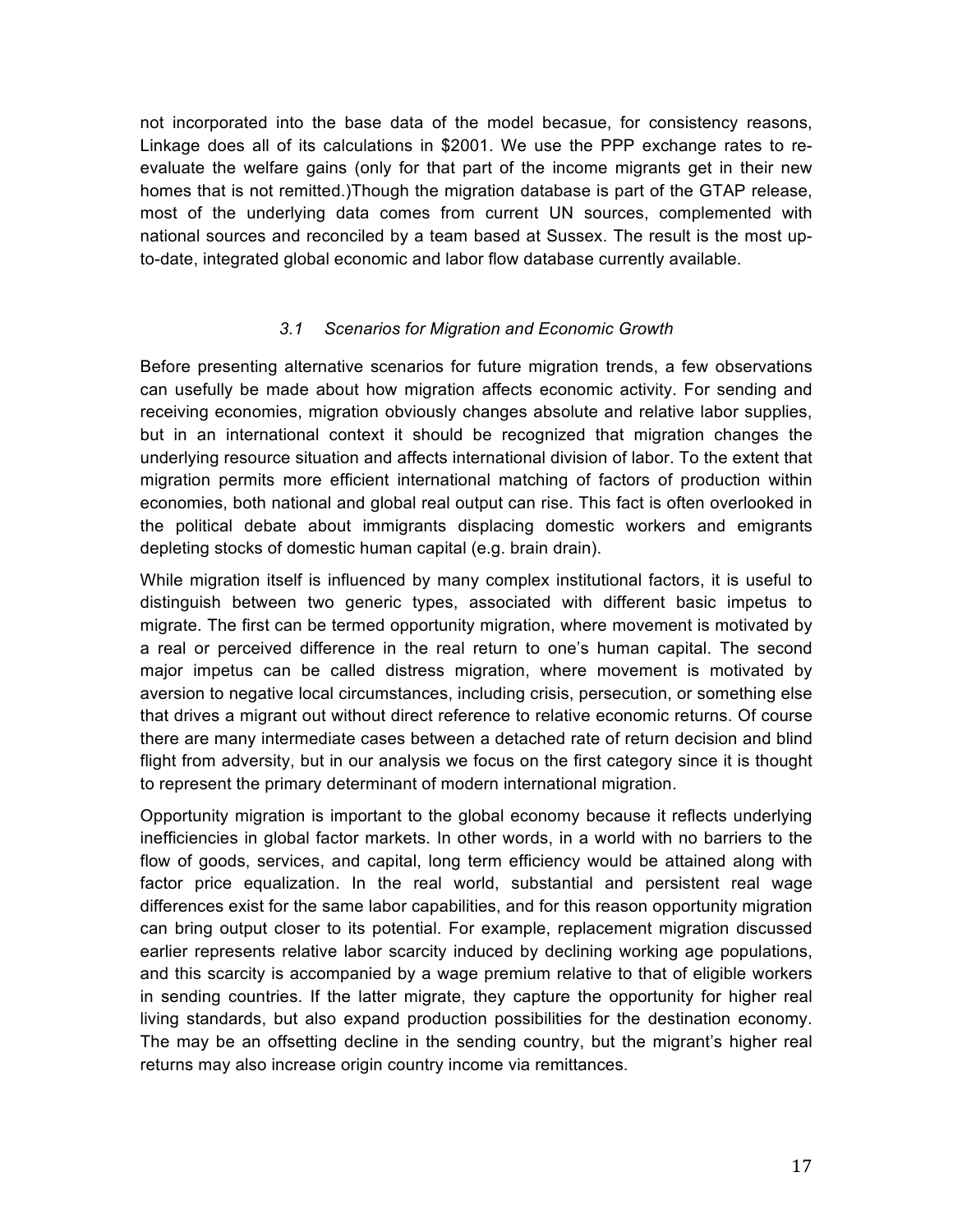More generally, returns to capital between countries differ in ways that suggest mobility of this factor is much more limited that it would be under assumptions of perfect competition. This may be because of national risk factors or other institutional realties that markets are discounting, but in any case labor mobility can at least partially offset these distortions and other market failures to increase productive efficiency.

Obviously, these are complex interactions, and their ultimate economic impacts must be seen as an empirical question. For this reason, we apply the Linkage model, evaluating scenarios for changing destination workforces, with corresponding induced migration flows, to determine their economic impacts on sending and receiving countries, as well as the global economy. As we have already mentioned, the stocks and flows of migrants (i.e. individual decisions to participate in the labor force and to migrate) are not modeled in Linkage but taken as exogenous.

To take account of uncertainties regarding actual flows, we assess several alternatives. The reference scenario calls for increasing in the number of migrants from low and middle income sending countries to achieve a fixed percent increase in high income country labor forces. To be precise, we model this by assuming that the stock of migrants in each destination country rises, above the baseline stock in a given year, by the amount required to increase the *total domestic work force* by a specified percent, debiting the working population in the sending countries by the same amount. Thus the stock changes in the destination countries are exogenously, while labor stock and outbound migrant flow changes from sending countries are calculated residually from baseline shares. Finally, we assume this process is phased in (linearly) over the ten period 2010-2020, with destination stocks at the fixed higher percent over 2020-2025.

We assess four alternatives to Business as Usual (BAU, meaning constant shares of migrants in the destination population) over the period 2010-2025, assuming institutional or other events change the eligibility and impetus for migration. In particular, Scenarios 1 assumes migrant flows from low and middle income to high income countries rise to achieve 5% growth of the total destination labor force between 2010 and 2020 (respectively) and remain at these levels until 2025. These results are then "bracketed" by scenarios for flows that achieve destination total workforce growth of 3% and 8%, respectively. Finally, a fourth scenario assumes the trend runs in reverse, with global migration flows shrinking by -50% over the same time intervals.

## *3.2 Results*

The following tables summarize macroeconomic impacts of the migration scenarios set forth above. Although the GTAP database details over 100 distinct economies and regions, for convenience we consider two generic classes of economies as global groups. The acronym HIC denotes the high income countries, basically represented by the OECD. The remainder of the global economy is comprised of Lower and Middle Income Countries (LMIC). For a given migration scenario, the primary macroeconomic impacts are measureable in terms of domestic real income and consumption, private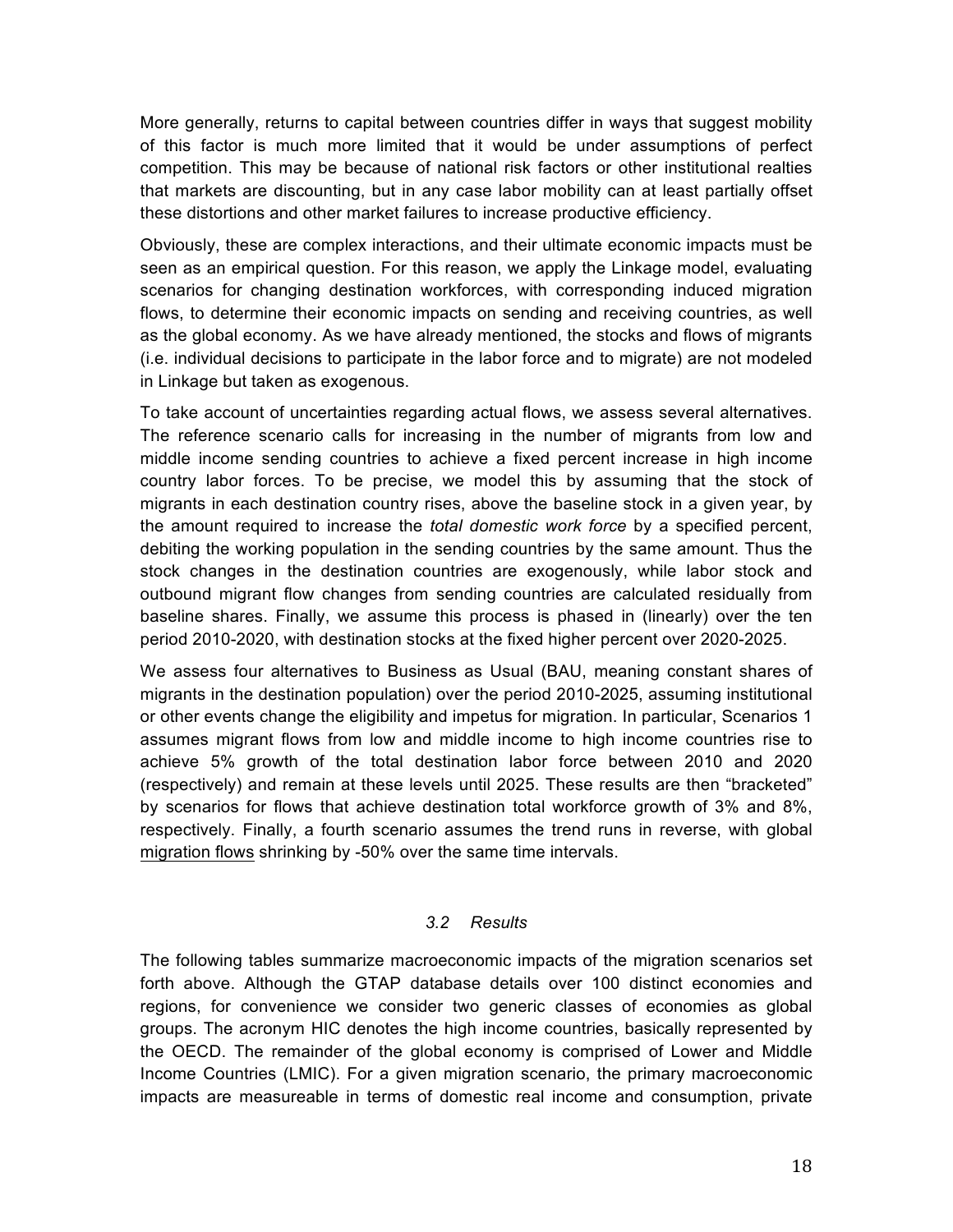and public, as well as international transfers effected by migrant remittances. These are detailed in the tables.

Consider for example Table 5, which represents the 5% trend increase in global migration. In this case, by 2025, we see that the global economy benefits substantially from expanded migration activity. In particular, global real income would be nearly one trillion USD higher by 2025. Both HIC and LMIC benefit in real income and consumption terms, although incumbent migrants in HIC experience lower incomes because of wage competition from new migrants. For natives in HIC, domestic income rises because new migrants increase real output potential.

New migrants also finance a substantial amount of new government spending in their destination economies, equal to over one third (153/539) of their own income gains. Because their real incomes fall, prior migrants reduce their remittances (35 billion), but these outflows are more than offset by new migrant remittances (-156 billion). The latter make a vital contribution to their economies of origin, equal to over 60% (156/212) of real consumption growth there. In this way, new migrants more than compensate for their absence. Meanwhile, the actual economic benefit to new migrants may be overstated by comparing their new consumption levels to prior home consumption, where one USD has greater purchasing power. The second sub-table brackets this welfare effect by discounting the new migrant consumption and income differences by PPP. In reality the welfare effect will be somewhere in between these outcomes, but qualitatively they are completely in agreement.

In comparison to the original (2006) World Bank results, there are two major differences in the present analysis:

- 1. The baseline is quite different with lower growth in the HICs and higher in the developing. This reduces the gap in net wage compared to the 2006 baseline and therefore lowers the overall gains. At the world level, the net gains decline from \$356 billion (in 2005, PPP adjusted, see Table 2.3 page 34 in GEP 06), to \$300 billion.
- 2. The switch to the new PPPs takes it back to \$355 billion (I did not target this!). Since the new PPPs exhibit higher prices in developing countries than the old PPPs, the PPP adjustment is reduced. (If a HH gained \$9000--with a PPP of 4, the gain was reduced to \$2250, with a PPP of 2.5 the gain is now \$3600. We can produce a table showing the changes in PPP by region and showing the 'migration' weighted change in the PPP. In the US for example, where most of the migrants are from Mexico and Central America, the PPP change was pretty minor.)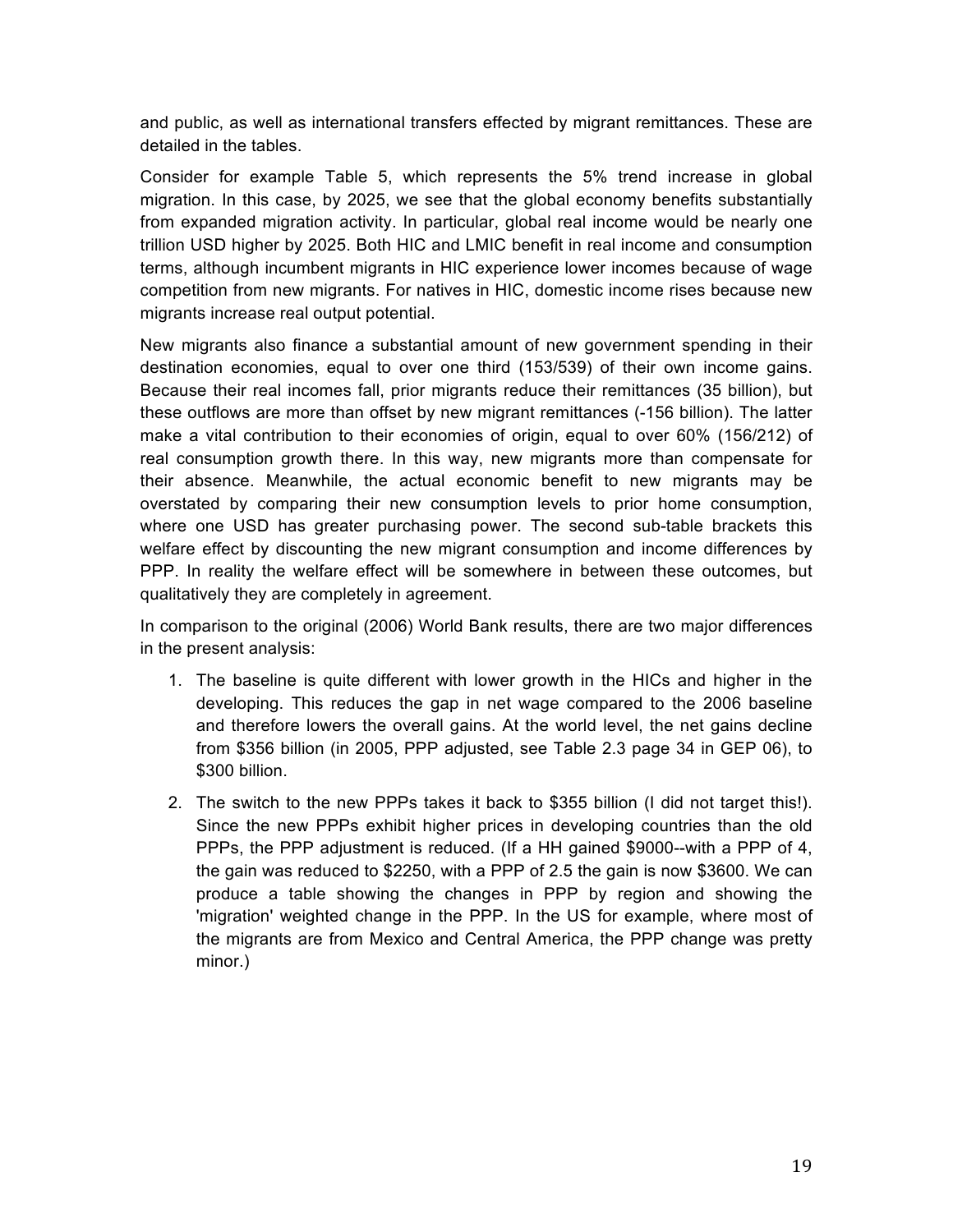|             |                             |                | <b>Consumption</b> |        |          |                          |
|-------------|-----------------------------|----------------|--------------------|--------|----------|--------------------------|
|             | <b>Billions of 2006 USD</b> | <b>Private</b> | <b>Public</b>      | Total  |          | <b>Income Remittance</b> |
|             | <b>Natives</b>              | 194            | $-4$               | 190    | 189      |                          |
| <b>HIC</b>  | <b>Prior Migrants</b>       | $-130$         | 0                  | $-130$ | -165     | 35                       |
|             | <b>New Migrants</b>         | 539            | 153                | 692    | 848      | $-156$                   |
| <b>LMIC</b> | <b>Natives</b>              | 188            | 24                 | 212    | 92       | 120                      |
| Global      |                             | 791            | 173                | 964    | 964      | 0                        |
|             |                             |                | <b>Consumption</b> |        |          |                          |
|             | PPP 2006 USD Billions       | <b>Private</b> | <b>Public</b>      | Total  |          | <b>Income Remittance</b> |
|             | <b>Natives</b>              | 194            | -4                 | 190    | 189      |                          |
| <b>HIC</b>  | <b>Prior Migrants</b>       | $-130$         | 0                  | $-130$ | -165     | 35                       |
|             | <b>New Migrants</b>         | 237            | 62                 | 299    | 456      | $-156$                   |
| LMIC        | <b>Natives</b>              | 188            | 24                 | 212    | 92       | 120                      |
| Global      |                             | 490            | 81                 | 571    | 571<br>0 |                          |

### **Table 5: Macroeconomic Effects of 5% Destination Workforce Growth<sup>4</sup> (differences from baseline in 2025)**

To appraise the relative magnitudes of scenario changes and outcomes, we conducted two sensitivity comparison experiments, varying the growth rate of migration to achieve total destination labor force growth of 3% and 8% respectively. The counterpart results are presented in Tables 6 and 7 below. While all effects are essentially monotonic in the magnitude of migration flows, one might expect the benefits to rise at a decreasing rate because of diminishing returns. Figure 2 compares three important impact variables across the three scenarios, HIC and LMIC aggregate incomes and total Remittances, each measured as real (2006) USD variation from baseline trends in the year 2025. Because of scale disparity between the two economic regions, two different axes are used (left for HIC and right for LMIC and remittances).

 <sup>4</sup> *This scenario assumes that the stock of migrants in each destination country rises by the amount required to increase the total domestic work force of the destination country by 5 percent between 2010 and 2020 and remains constant between 2020 and 2025, implying a significant rise in the number of migrants as a share of the population in the destination country . The alternative baseline scenario assumes that migrants as a share of the population at destination remain constant between 2010 and 2025. The difference in outcomes (consumption and income levels in the year 2025) under both scenarios are then compared for migrants and natives to yield net gains or losses for each group.*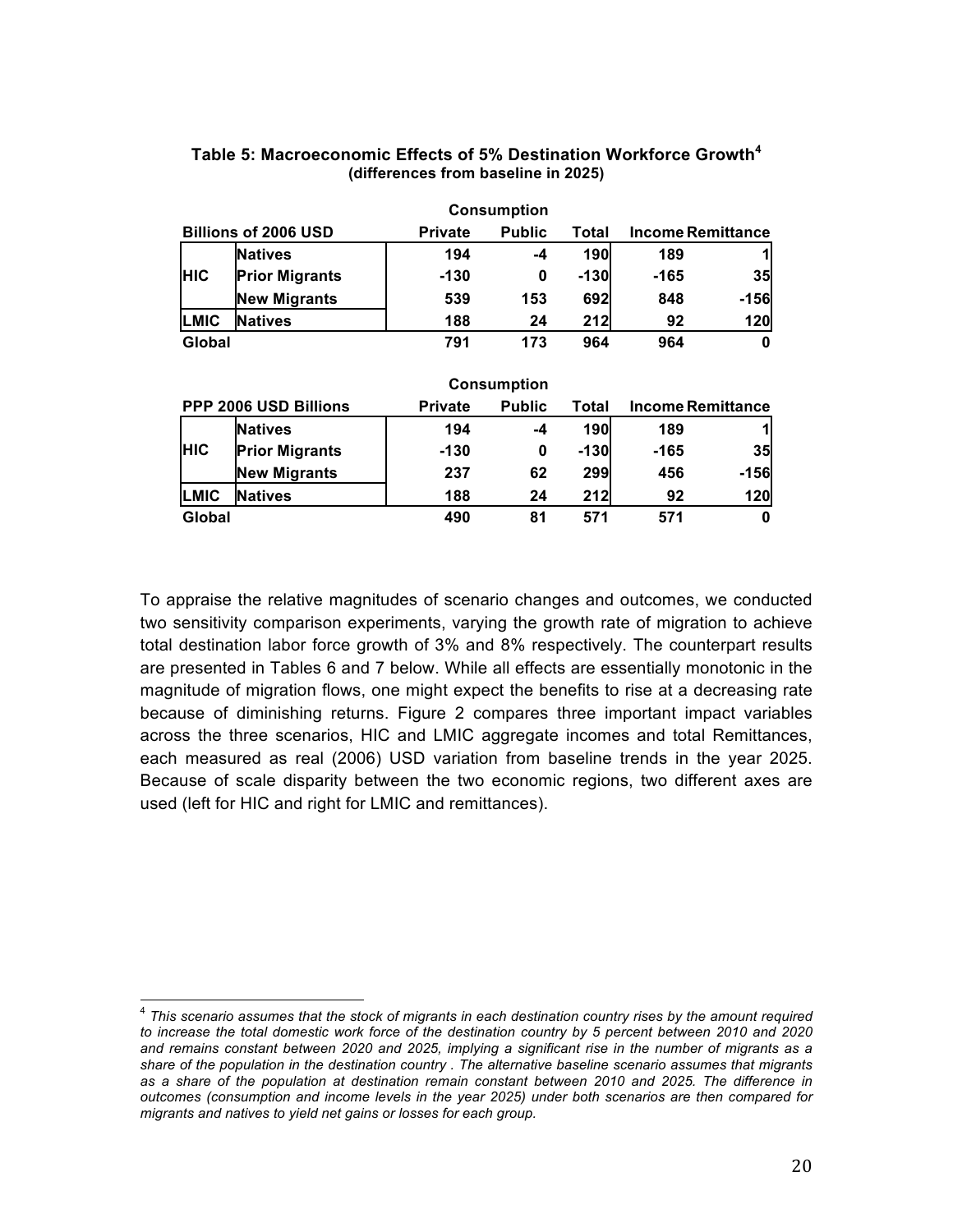# **Table 6: Macroeconomic Effects of 3% Destination Workforce Growth (differences from baseline in 2025)**

|            |                             |                | <b>Consumption</b> |                     |        |                   |
|------------|-----------------------------|----------------|--------------------|---------------------|--------|-------------------|
|            | <b>Billions of 2006 USD</b> | <b>Private</b> | <b>Public</b>      | <b>Total Income</b> |        | <b>Remittance</b> |
|            | <b>Natives</b>              | 121            | -4                 | <b>117</b>          | 116    | $\mathbf{1}$      |
| <b>HIC</b> | <b>Prior Migrants</b>       | -89            | 0                  | -89                 | $-113$ | 24                |
|            | <b>New Migrants</b>         | 345            | 97                 | 443                 | 542    | $-100$            |
| LMIC       | Natives                     | 119            | 15                 | <b>134</b>          | 58     | 75                |
| Global     |                             | 496            | 108                | 604                 | 604    | 0                 |

|                       |                       |                | <b>Consumption</b> |                     |        |                   |
|-----------------------|-----------------------|----------------|--------------------|---------------------|--------|-------------------|
| PPP 2006 USD Billions |                       | <b>Private</b> | <b>Public</b>      | <b>Total Income</b> |        | <b>Remittance</b> |
|                       | <b>Natives</b>        | 121            | -4                 | 117                 | 116    | 1                 |
| <b>HIC</b>            | <b>Prior Migrants</b> | -89            | 0                  | -89                 | $-113$ | 24                |
|                       | <b>New Migrants</b>   | 153            | 40                 | <b>193</b>          | 293    | $-100$            |
| LMIC                  | <b>Natives</b>        | 119            | 15                 | <b>134</b>          | 58     | 75                |
| Global                |                       | 304            | 51                 | 355                 | 355    | 0                 |

## **Table 7: Macroeconomic Effects of 8% Destination Workforce Growth (differences from baseline in 2025)**

|                             |                       |                | <b>Consumption</b> |                     |        |                   |
|-----------------------------|-----------------------|----------------|--------------------|---------------------|--------|-------------------|
| <b>Billions of 2006 USD</b> |                       | <b>Private</b> | <b>Public</b>      | <b>Total Income</b> |        | <b>Remittance</b> |
|                             | <b>Natives</b>        | 299            | -2                 | 297                 | 295    | $\mathbf{2}$      |
| <b>HIC</b>                  | <b>Prior Migrants</b> | $-178$         | 0                  | $-179$              | $-227$ | 48                |
|                             | <b>New Migrants</b>   | 798            | 227                | 1,025               | 1,258  | $-232$            |
| LMIC                        | <b>Natives</b>        | 281            | 38                 | 319                 | 136    | 183               |
| Global                      |                       | 1.200          | 262                | 1.462               | 1.462  | 0                 |

|               |                              |                | <b>Consumption</b> |                     |        |              |
|---------------|------------------------------|----------------|--------------------|---------------------|--------|--------------|
|               | <b>PPP 2006 USD Billions</b> | <b>Private</b> | <b>Public</b>      | <b>Total Income</b> |        | Remittance   |
|               | <b>Natives</b>               | 299            | $-2$               | 297                 | 295    | $\mathbf{2}$ |
| <b>HIC</b>    | <b>Prior Migrants</b>        | $-178$         | 0                  | $-179$              | $-227$ | 48           |
|               | <b>New Migrants</b>          | 347            | 90                 | 437                 | 670    | $-232$       |
| LMIC          | <b>Natives</b>               | 281            | 38                 | 319                 | 136    | 183          |
| <b>Global</b> |                              | 748            | 125                | 874                 | 874    | $\mathbf 0$  |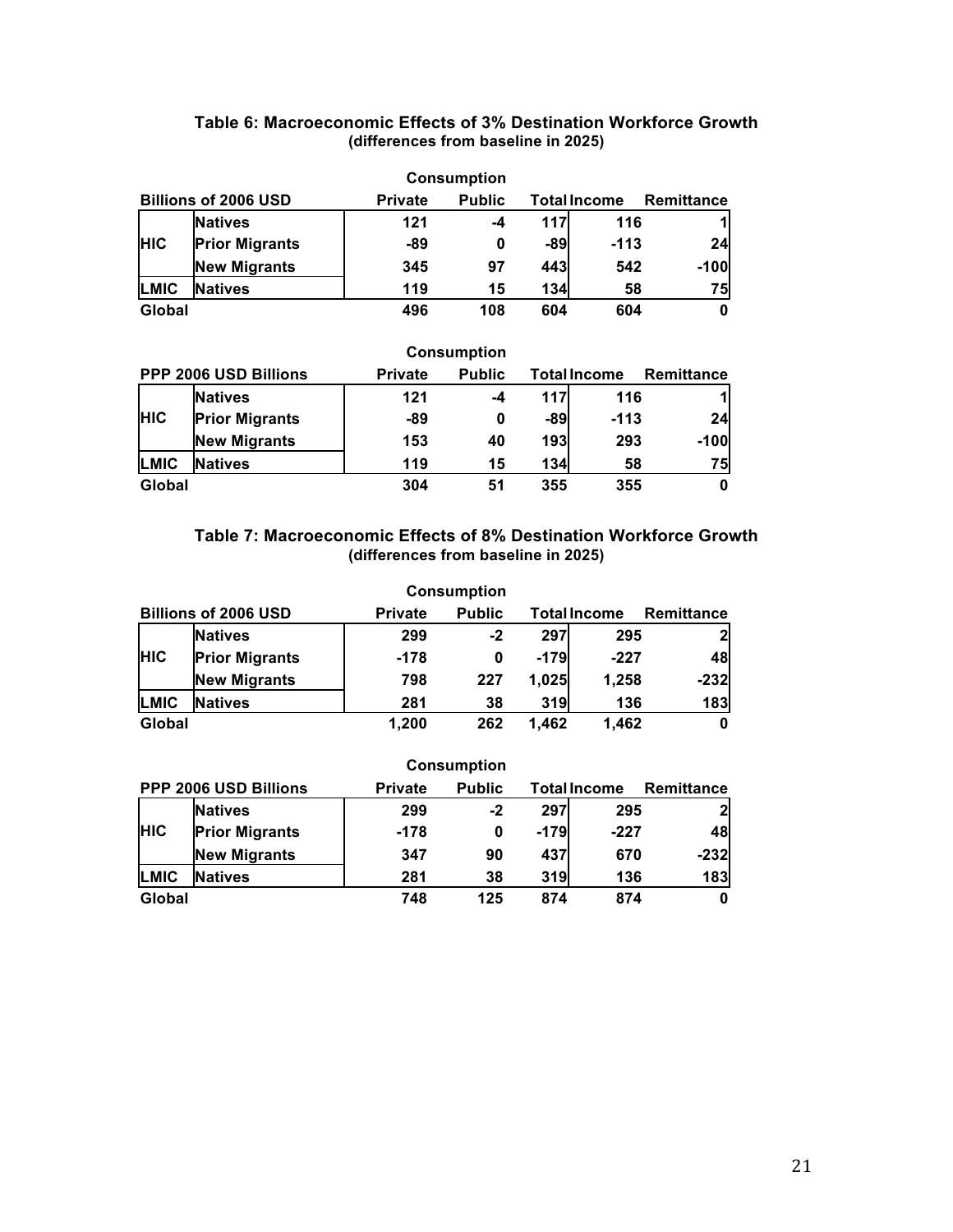

**Figure 1: Scenario Comparison of Macroeconomic Aggregates**

Several important insights emerge from this sensitivity exercise. Firstly, aggregate benefits to the HIC countries are much larger in all scenarios. Second, the gains to both regions increase at an increasing rate with the scale of migration. This suggests that unexploited global factor market efficiencies are far from being fully realized. Moreover, the benefits to HIC are clearly the driver of the other two outcomes, accelerating remittances with commensurate income growth in the sending countries.

| <b>Consumption</b> |                             |                |               |       |               |                  |  |  |  |
|--------------------|-----------------------------|----------------|---------------|-------|---------------|------------------|--|--|--|
|                    | <b>Billions of 2006 USD</b> | <b>Private</b> | <b>Public</b> | Total | <b>Income</b> | <b>Remitance</b> |  |  |  |
|                    | <b>Natives</b>              | $-159$         | $-528$        | -687  | -687          | -1               |  |  |  |
| <b>HIC</b>         | <b>Prior Migrants</b>       | 209            | $-39$         | 170   | 225           | $-55$            |  |  |  |
|                    | <b>New Migrants</b>         | 1,328          | 378           | 1,706 | 2,083         | $-377$           |  |  |  |
| <b>LMIC</b>        | <b>Natives</b>              | 386            | 55            | 441   | 8             | 433              |  |  |  |
| Global             |                             | 1,764          | $-134$        | 1,630 | 1,630         | 0                |  |  |  |
|                    |                             |                |               |       |               |                  |  |  |  |
| <b>Consumption</b> |                             |                |               |       |               |                  |  |  |  |
|                    |                             |                |               |       |               |                  |  |  |  |
|                    | PPP 2006 USD Billions       | <b>Private</b> | <b>Public</b> | Total | <b>Income</b> | <b>Remitance</b> |  |  |  |
|                    | <b>Natives</b>              | $-159$         | $-528$        | -687  | -687          | -1               |  |  |  |
| <b>HIC</b>         | <b>Prior Migrants</b>       | 209            | $-39$         | 170   | 225           | $-55$            |  |  |  |
|                    | <b>New Migrants</b>         | 613            | 162           | 775   | 1,152         | $-377$           |  |  |  |
| <b>LMIC</b>        | <b>Natives</b>              | 386            | 55            | 441   | 8             | 433              |  |  |  |

## **Table 8: Macroeconomic Effects of 50% Migration Reduction (differences from baseline in 2025)**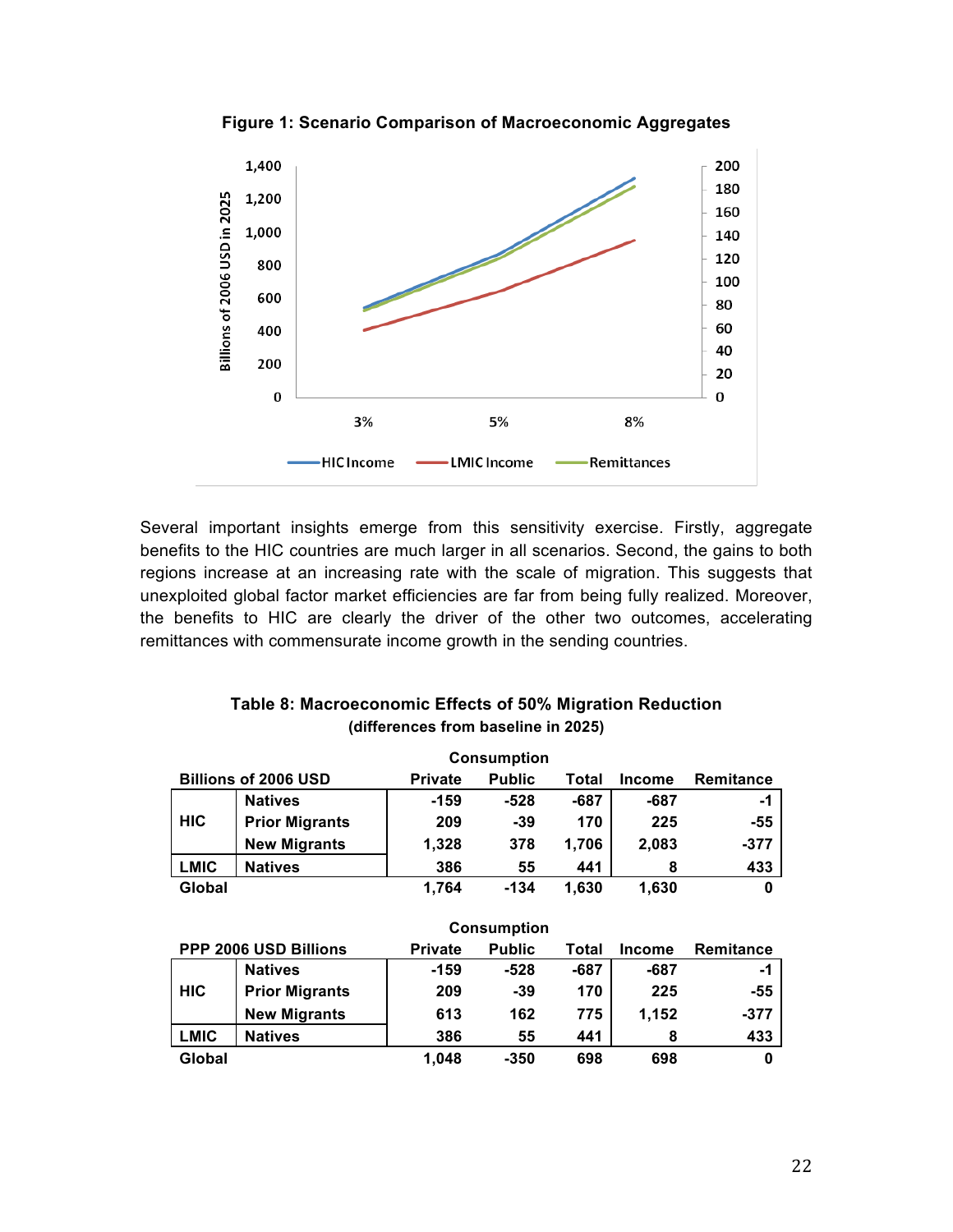As an alternative reference case, we consider the consequences of substantially reducing migration flows. For this scenario, we assume that migration falls from baseline trends by a full 50%, declining linearly between 2010 and 2020 and remaining constant at half of baseline values for 2021-2025. As the results in Table 8 indicate, the projections strongly support the economic fundamentals behind international migration, but the impacts on different stakeholders are asymmetric. In particular, HIC native populations are actually worse off and incumbent migrants better off, the opposite of the expanding migration scenarios, while new migrants gain even more.

The reason for these variegated results is symmetry in the underlying factor market adjustments. Simply put, reducing migration raises the premium on migrant labor in the destination countries, while lowering the relative return to capital. The first effect makes for higher real income, consumption, and remittances for migrants of both types. For HIC native populations, the negative capital income effect dominates the wage effect of reduced competition from migrants. It is perhaps ironic that reducing labor competition is more beneficial to migrants, who lack the capital income and thereby gain absolutely from rising relative wages. Of course one of the primary demand drivers for migrants is .the desire to profit from using capital resources more fully within high income economies. In OECD economies, pension schemes guarantee that a significant part of these profits accrue indirectly to native workers.

Taken together, these results strongly support the argument that migration has the expected effects on global real economic activity, improving the efficiency of international resource allocation for the benefit of both sending and receiving countries. Of course these reassuring aggregate results mask more complex interactions in domestic labor markets, and there will inevitably be both winners and losers from the ensuing structural adjustments. Having said this, the existence of substantial aggregate gains, particularly new fiscal resources for the public sector, suggests the prospect of adjustment assistance to offset adverse impacts.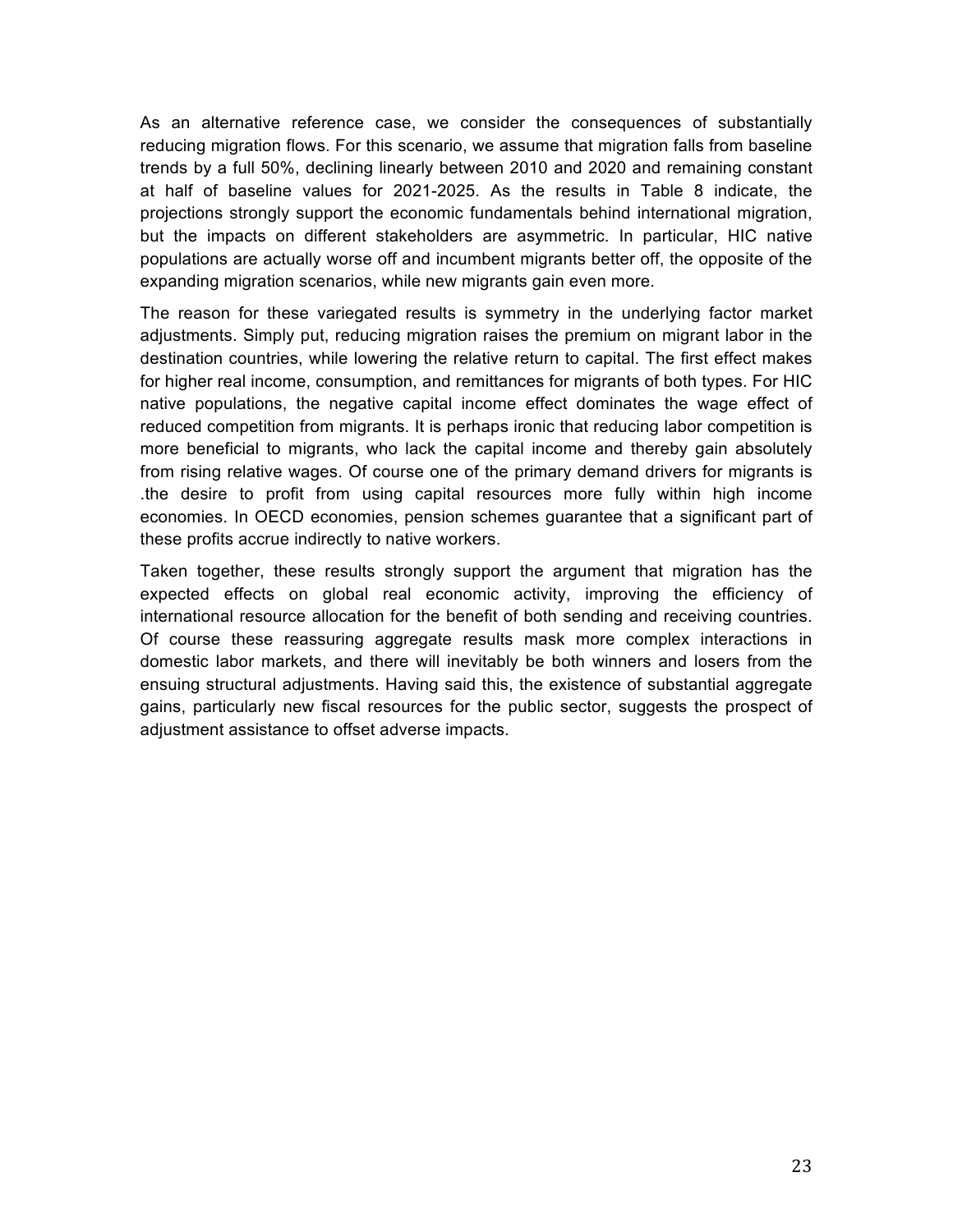# **4 References**

Chamie, Joseph. "Exporting People." Yale Global. January 2009.

Collymore, Yvette. "Rapid Population Growth, Crowded Cities Present Challenges in

- Haas, Hein de (2005). "Morocco: From Emigration Country to Africa's Migration Passage to Europe." Migration Information Source, October.
- ILO (2005) "World Employment Report 2004-2005: Chapter 1 Global Trends in Employment, Productivity and Poverty." The International Labor Organization of the United Nations
- ILO (2008). "Estimates and Projections of the Economically Active Population: 1980- 2020," (Fifth Edition). Methodological Description." International Labor Organization of the United Nations.
- ILO (2008), "Economically Active Population Estimates and Projection 1980-2020 ( $5<sup>th</sup>$ edition, Revision 2008." International Labor Organization of the United Nations.
- ILO (2006). "Multilateral Framework on Labor Migration: Non-binding Principles and Guidelines for a Rights-Based Approach to Labor Migration." International Labor Organization of the United Nations.
- Kyle, David and Rey Koslowski (2001). "Global Human Smuggling: Comparative Perspectives." The John Hopkins University Press.
- Martin, Philip (2005). "Merchants of Labor: Agents of the Evolving Migration Infrastructure." International Institute for Labor Studies.
- Martin, Philip (2009. "Demographic and Economic Trends: Implications for International Migration." United Nation Development Program. January.
- Papademetriou, Demetrios and Aaron Terrazas (2009). "Immigrants and the Current Economic Crisis: Research Evidence, Policy Challenges, and Implications." Migration Policy Institute. January.
- Parsons, Christopher, Ronald Skeldon, Terrie Walmsley, and L. Alan Winters (2007). "Quantifying International Migration: A Database of Bilateral Migrant Stocks." The World Bank. March.
- Philippines, Government of (2008). "2007 Survey on Overseas Filipinos." National Statistics Office, Republic of the Philippines. July. < http://www.census.gov.ph/data/sectordata/sr08353tx.html>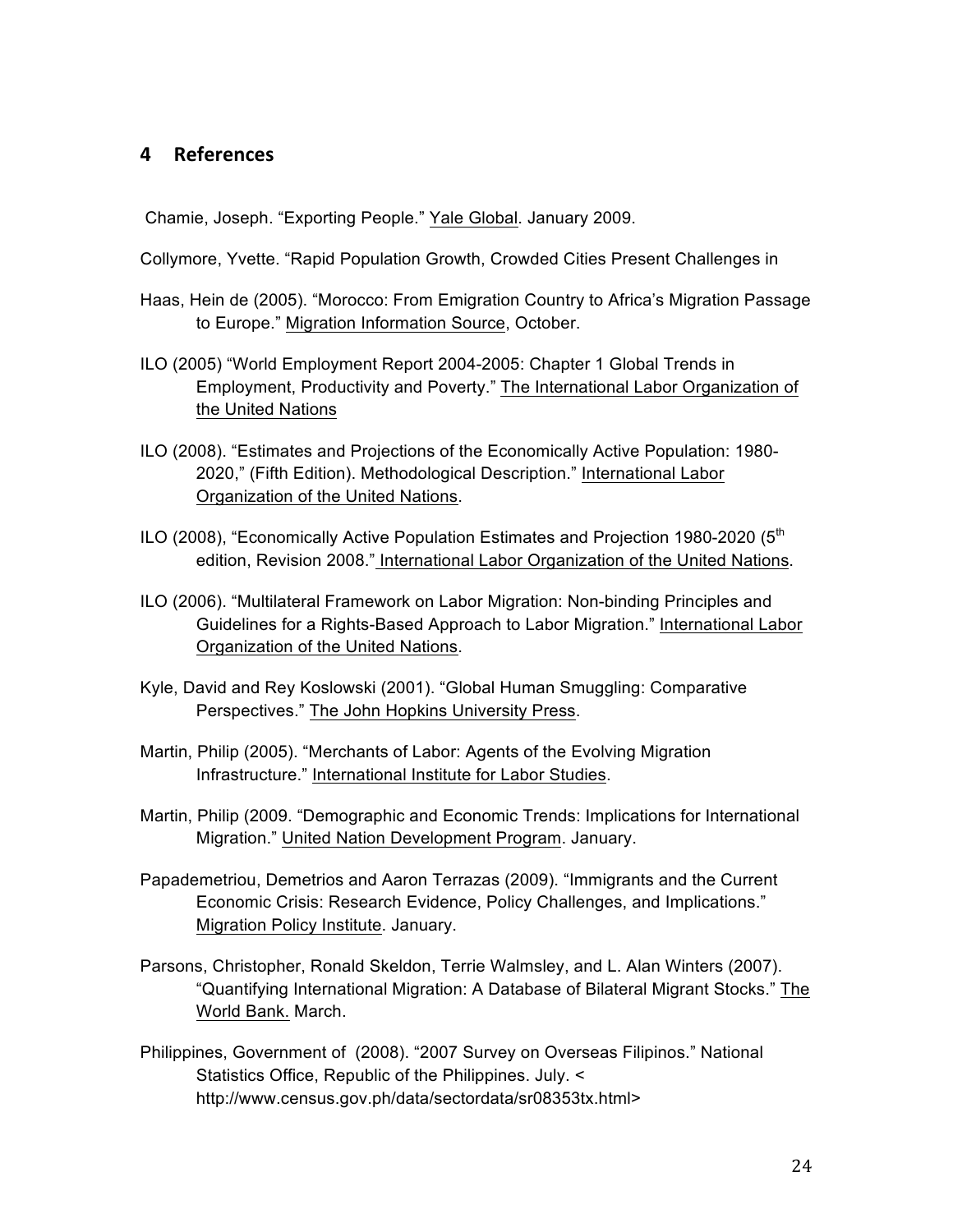- Philippines, Government of (2004). "State of the Philippine Population Report (SPPR). Chapter 1 The Urban Sprawl." Commission on Population, Republic of the Philippines. Population Reference Bureau. June 2003.
- Ratha, Dilip and Zhimei Xu (2008). "Migration and Remittances Factbook: Philippines." The World Bank.
- UN (2000). "Replacement Migration: Is It a Solution to Declining and Ageing Populations?"Population Division of the Department of Economic and Social Affairs of the United Nations. <http://www.un.org/esa/population/publications/migration/migration.htm
- UN (2007). "World Population Prospects: The 2006 Revision. Executive Summary." Population Division of the Department of Economic and Social Affairs of the United Nations.
- UN (2007). "World Population Prospects: The 2006 Revision. Population Ageing." Population Division of the Department of Economic and Social Affairs of the United Nations..

World Bank (2009), "Country Profiles: World Development Indicators."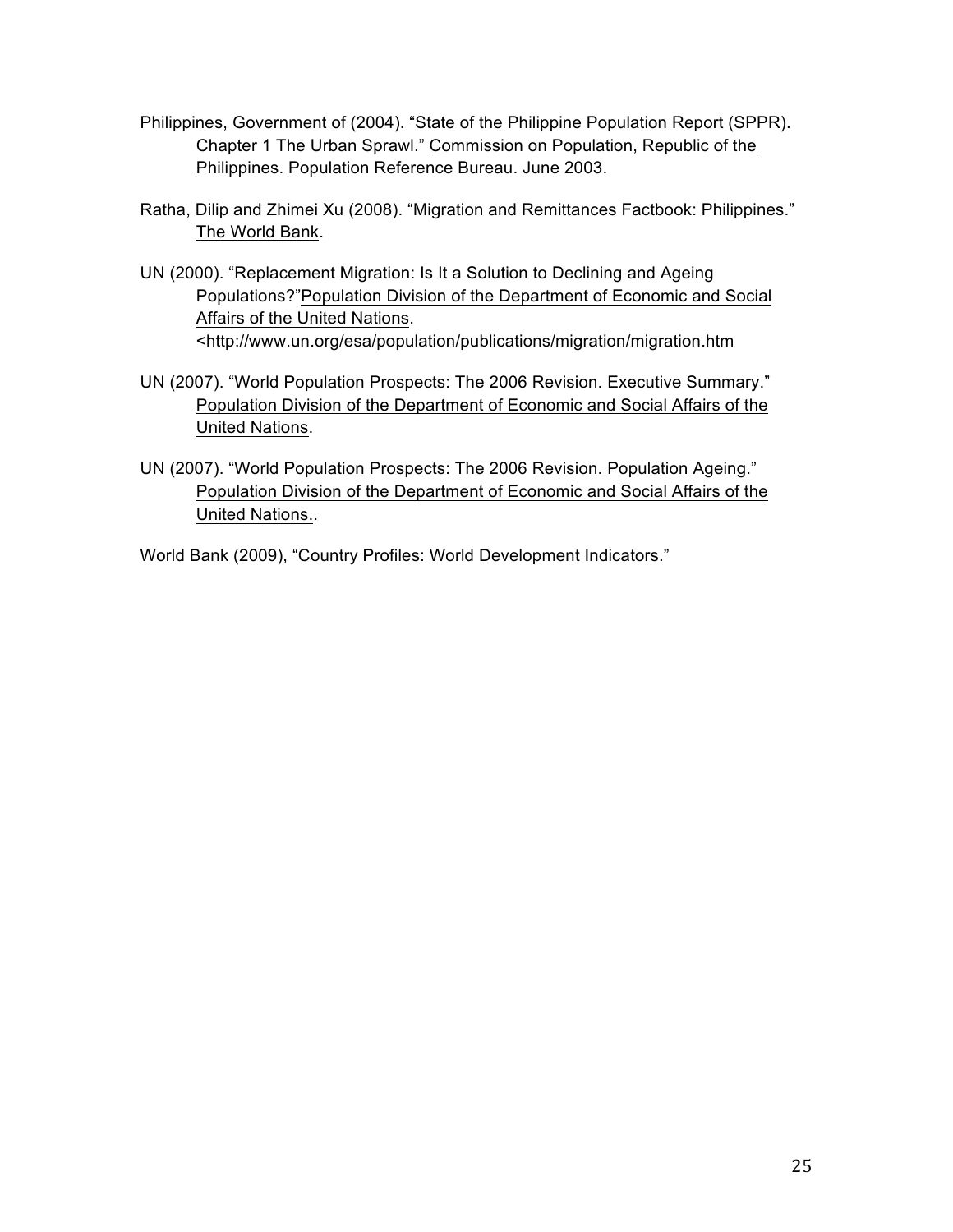# **5** Annex – Adapting the Linkage Model for Migration Studies

# *Labor demand*

The largest change to the model is on the side of labor demand. The standard version of Linkage has labor as a uniform factor of production with a single wage rate (per type of worker, i.e. skilled vs. unskilled). The new version of the model identifies workers with an additional index, i.e. region of origin, including 'natives' as a separate 'region'. $5$ 

Labor demand by sector is handled the same way as in the standard model, but it is now for a bundle of labor that is composed of a mix of natives and migrants. The model employs a nested CES structure to derive the demand for labor down to the origin of each worker. First, within the sectoral demand for labor, there is a breakdown of total labor demand between native workers and foreign-born workers. $6$  At this level of decomposition native workers can also include foreign-born workers, i.e. close substitutes with natives. This is user-determined, By default, in developed countries the 'native' worker bundle includes all migrants from other developed countries and the 'foreign-born' bundle includes all migrants from developing countries. The opposite is true in developing countries. All developing country migrants are mapped to the 'native' bundle and all developed country migrants are mapped to the 'foreign-born' bundle. Figures 1 and 2 depict the decomposition of labor demand by region of origin.

 <sup>5</sup> In composite regions such as the European Union there will be both 'native' workers that includes all of those born within the European Union as well as European migrant workers, i.e. those born in the European Union but that are considered migrants since they don't work in their country of origin, for example an Italian that is working in France.

<sup>6</sup> Note that there is nothing in the data that allows for this decomposition at the sectoral level, i.e. the share parameters are determined at the national level and applied uniformly across sectors. The model can handle sectoral differences were data to become available.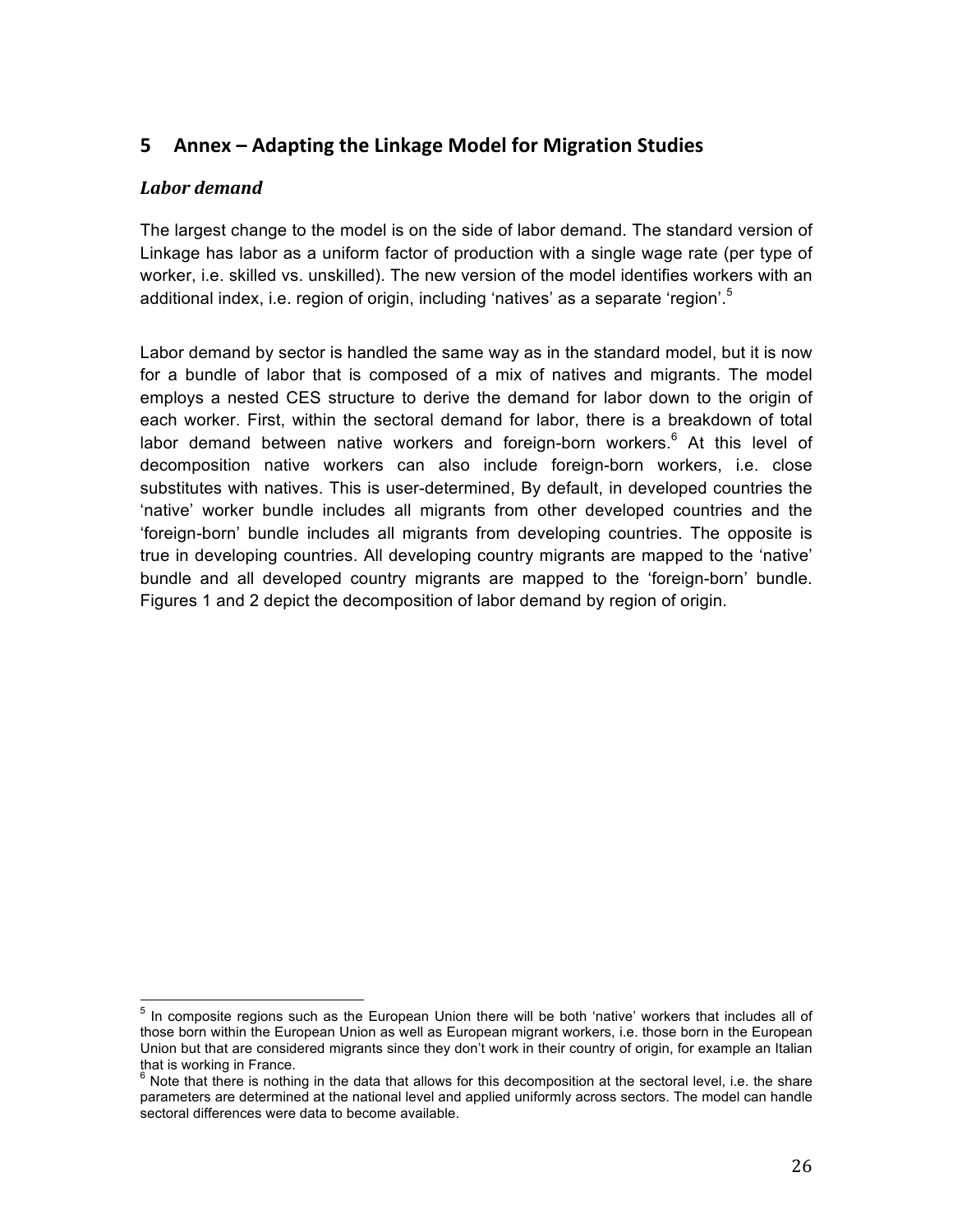# demand<sup>1,2</sup><br>Aggregate labor demand<sup>1,2</sup> Aggregate labor



## **Figure 2: Labor decomposition in high-income countries**

*Notes*: 1. Top-level CES nest is sector-specific. The second level nest is specified at the national level.

2. The model allows for perfect substitutability in which case efficiency wages are uniform.

3. Composite regions are likely to have migrant workers from the same region due to aggregation, for example Italians working in France.





*Notes*: 1. Top-level CES nest is sector-specific. The second level nest is specified at the national level. 2. The model allows for perfect substitutability in which case efficiency wages are uniform. 3. Composite regions are likely to have migrant workers from the same region due to aggregation, for example Nicaraguans working in El Salvador in the Central American region.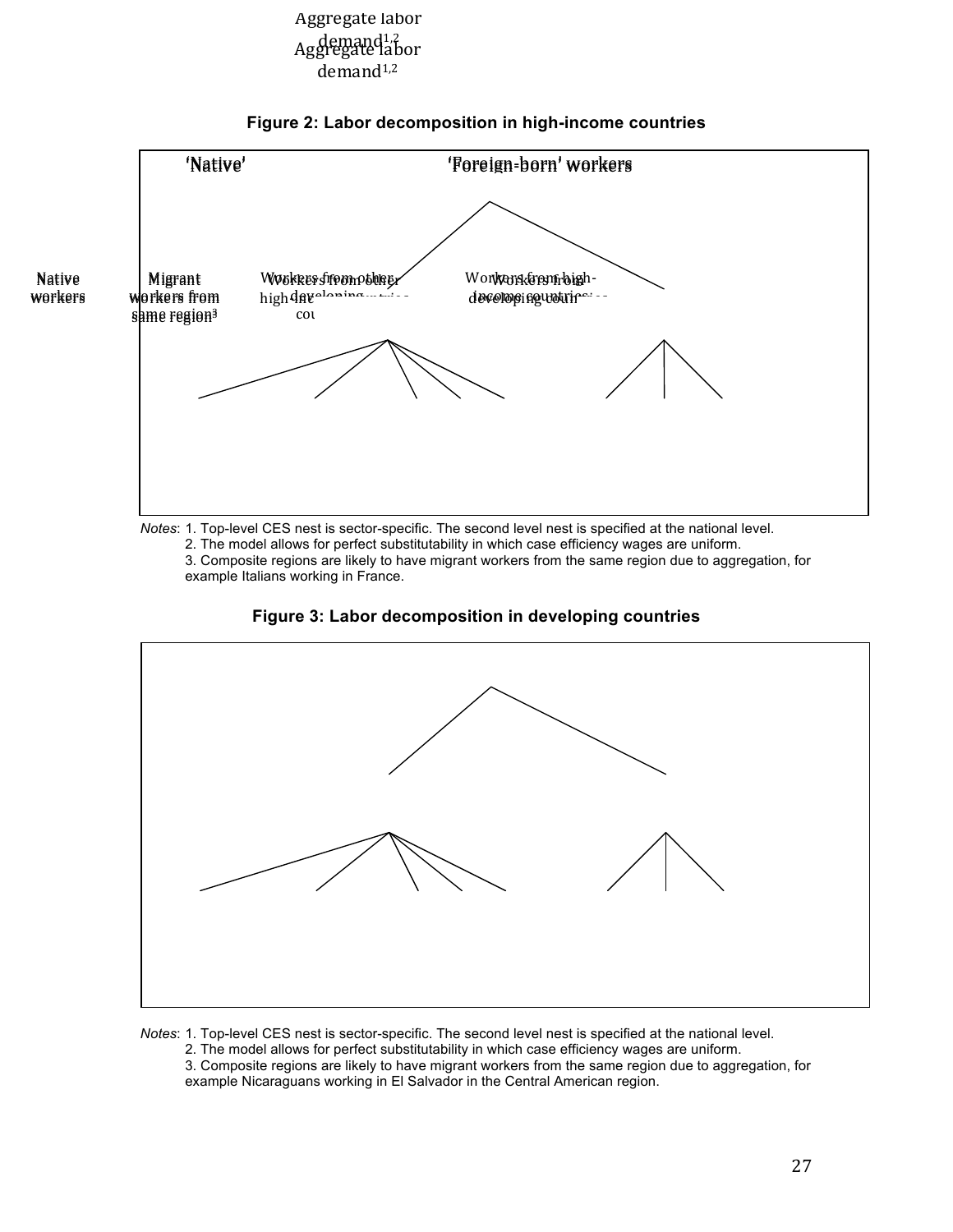Let *SL<sup>d</sup>* represent aggregate labor demand in each sector, then the first nest, done at the sector level is to decompose this bundle into 'native' and 'foreign-born' components, indexed by *s*. The first part of equation (1) specifies the sectoral demand for the 'native' and 'foreign-born' bundles, *SLS<sup>d</sup>* , where *SL<sup>d</sup>* is aggregate labor demand by sector, with an average sectoral wage given by *SW*, the individual bundles receive the wage *SWS* and the degree of substitution between the two bundles is given by σ*<sup>l</sup>* . The index *r* represents the region (country) of employment, *l* is the skill level, *i* is the sector, and *s* is either 'ntv' for the native bundle or 'fbn' for the foreign-born bundle. The parameter  $\gamma$ represents an efficiency parameter that corrects for differences in base year average returns. The model allows for perfect substitution between the two bundles. In this case, the first order CES condition is replaced with the law-of-one price, adjusted by any differences in efficiency.

Equation (2) represents the aggregation condition for sectoral labor, here transformed into the CES dual price formulation in the case of a finite elasticity. For an infinite elasticity, the aggregation expression is simply the sum of the two bundles in efficiency units.<sup>7</sup>

(1)  
\n
$$
\begin{cases}\nSLS_{r,l,i,s}^d = \alpha_{r,l,i,s}^{slds} \frac{SL_{r,l,i}^d}{\gamma_{r,l,i,s}^l} \left( \frac{\gamma_{r,l,i,s}^l SW_{r,l,i}}{SWS_{r,l,i,s}} \right)^{\sigma_{r,l,i}^l} & \text{if } \sigma_{r,l,i}^l \neq \infty \\
SWS_{r,l,i,s} = \gamma_{r,l,i,s}^l SW_{r,l,i} & \text{if } \sigma_{r,l,i}^l = \infty \\
\frac{SU_{r,l,i}}{SW_{r,l,i}} = \left[ \sum_s \alpha_{r,l,i,s}^{slds} \left( \frac{SW_{r,l,i,s}}{\gamma_{r,l,i,s}^l} \right)^{1-\sigma_{r,l,i}^l} \right]^{1/(1-\sigma_{r,l,i}^l)} & \text{if } \sigma_{r,l,i}^l \neq \infty \\
SL_{r,l,i}^d = \sum_s \gamma_{r,l,i,s}^l SLS_{r,l,i,s}^d & \text{if } \sigma_{r,l,i}^l = \infty\n\end{cases}
$$

The two respective bundles are now decomposed by region of origin (including natives). First, the 'ntv' and 'fbn' bundles are aggregated across sectors—since it is assumed that their decomposition by region of origin is not sector-specific.<sup>8</sup> Equation (3) determines the national total demand for the two bundles, *TLS<sup>d</sup>* , by summing across all sectors. The decomposition by region of origin is then given by equation (5) where *TLR<sup>d</sup>* represents the demand for labor (of skill *l*) from region *rt* (that encompasses natives and every country/region being modeled) in country/region of employment *r*. There is a mapping of

$$
SW_{r,l,i}SL_{r,l,i}^d = \sum_s SWS_{r,l,i,s}SLS_{r,l,i,s}^d
$$

 $<sup>7</sup>$  Note that both equations can be collapsed to a single revenue equation that holds irrespective of the</sup> elasticity value, i.e.

 $8$  Anecdotal evidence certainly suggests that workers from specific regions work in specific sectors, perhaps as a result of tradition, self-selection, social network effects, or other reasons. However, there is no data currently available in the global context to support such a sectoral decomposition of labor by region of origin.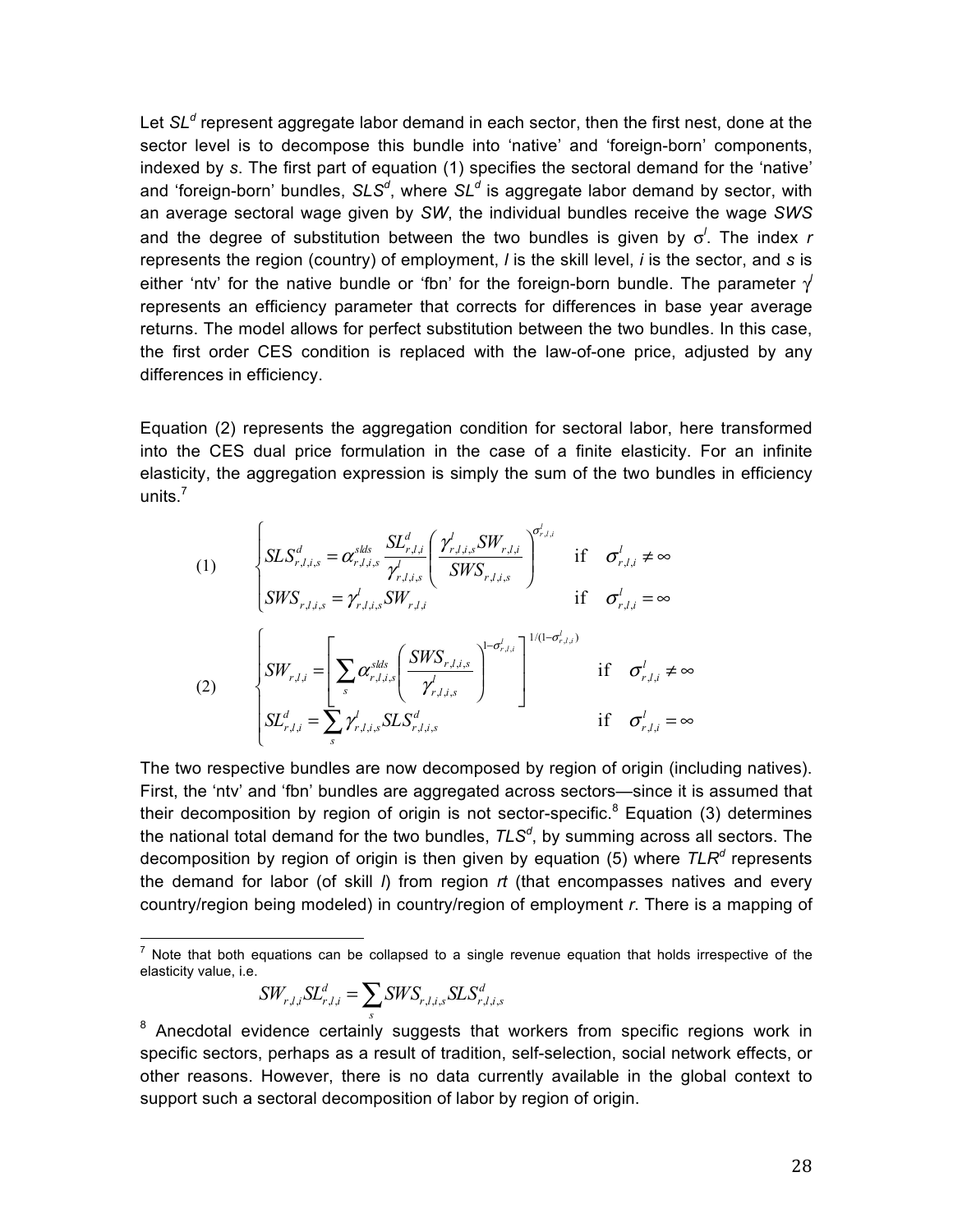*rt* to either of the two bundles indexed by *s* that is specific to each region as described above. The average wage for the 'ntv' and 'fbn' bundles is given by *TWS* and is uniform across sectors, with the nominal wage paid to each worker given by *W*. There is an efficiency parameter that adjusts for base year wage differentials across workers. As above, the model allows for perfect substitutability in which case the demand equation is replaced by the law-of-one price (efficiency adjusted). Equation (5) represents the aggregation expressions for both the finite and infinite substitution possibilities where in the case of the former, the CES dual price expression replaces the primal aggregation function. Equation (6) is the dual of equation (3), i.e. it sets the uniform sectoral price of the labor demand bundles.

(3) 
$$
TLS_{r,l,s}^{d} = \sum_{i} SLS_{r,l,i,s}^{d}
$$
\n(4) 
$$
\begin{cases}\nTLR_{r,l,r}^{d} = \alpha_{r,l,r}^{t} \frac{TLS_{r,l,s}^{d}}{\lambda_{r,l,r}^{eff}} \left(\frac{\lambda_{r,l,r}^{eff} TWS_{r,l,s}}{W_{r,l,rt}}\right)^{\sigma_{r,l,s}^{i}} & \text{if } \sigma_{r,l,s}^{lz} \neq \infty, rt(r) \in s(r) \\
W_{r,l,r} = \lambda_{r,l,r}^{eff} TWS_{r,l,s} & \text{if } \sigma_{r,l,s}^{lz} = \infty, rt(r) \in s(r)\n\end{cases}
$$
\n(5) 
$$
\begin{cases}\nTWS_{r,l,s} = \left[\sum_{r(t) \in s(r)} \alpha_{r,l,rt}^{t} \left(\frac{W_{r,l,rt}}{\lambda_{r,l,rt}^{eff}}\right)^{1-(\sigma_{r,l,s}^{lz})}\right]^{1/(1-\sigma_{r,l,s}^{lz})} & \text{if } \sigma_{r,l,s}^{lz} \neq \infty \\
TLS_{r,l,s}^{d} = \sum_{r(t) \in s(r)} \lambda_{r,l,r}^{eff} TLR_{r,l,rt}^{d} & \text{if } \sigma_{r,l,s}^{lz} = \infty \\
0 & SWS_{r,l,i,s} = TWS_{r,l,s}\n\end{cases}
$$

Wages are assumed flexible and supply is fixed in any given period, hence equation (7) reflects the labor market equilibrium condition. This closes the labor side of the changes to the model (apart from changes needed to income distribution expressions).

$$
(7) \qquad TLR_{r,l,rt}^d = TLR_{r,l,rt}^s
$$

The only other change to the model is the incorporation of remittances. These are bilateral and are fixed (using base year levels) as a share of labor income, equation (8). Note that in equation (8) the index *r*' is used instead of *rt*. The set *r*' is a subset of *rt* that excludes natives.

$$
(8) \qquad RMT_{r,l,r'} = \alpha_{r,l,r'}^{rmt} W_{r,l,r'} TLR_{r,l,r'}^d
$$

## **Welfare decomposition**

Income is defined for each 3-tuplet identified by the region of destination, *r*, the skill level, *l*, and the source region (or region of origin), *rt*. The set *rt* encompasses all of the model's regions plus so-called 'native' workers. Labor income is unambiguously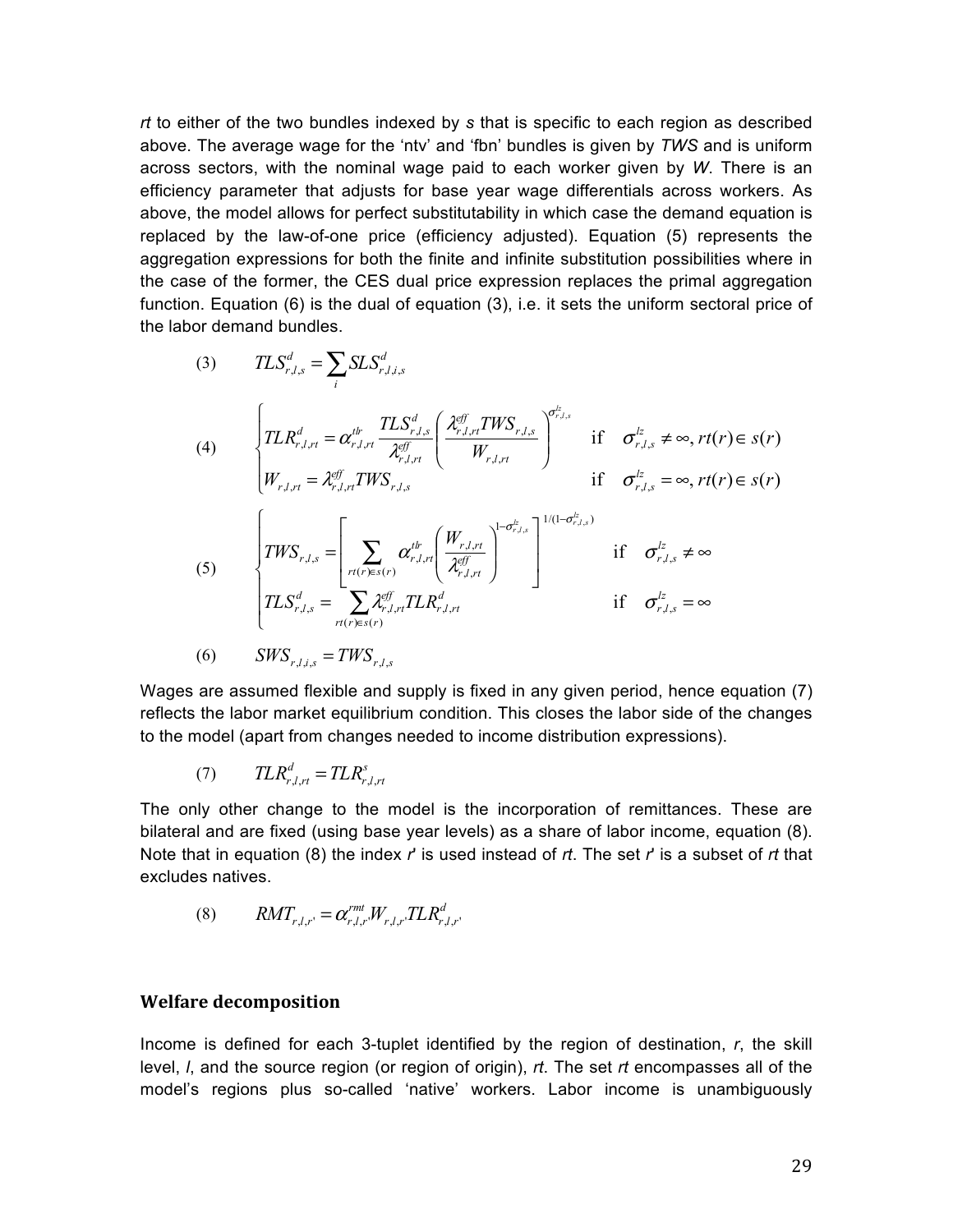identified in the model as the product of the market wage times the quantity of labor for each (*l*,*rt*) pair in region *r*, equation (1). Net labor income is somewhat more difficult to determine since nothing in the data or in the model allows us to identify household (or worker) specific direct tax rates. In the default welfare decomposition it is assumed that all workers pay the same uniform tax and thus net labor income is simply the taxadjusted total labor income, equation (2).

The allocation of capital income across households requires additional assumptions. Aggregate capital income equals income from capital, land and other factors of production, equation (3). It is allocated to workers, (*l*,*rt*) pair according to the distribution matrix given by  $\alpha^y$ . In the default welfare decomposition, it is assumed that all capital income accrues to native households in proportion to their labor income. Net capital income is equal to the total adjusted for direct taxes.

The final source of income is remittances. It is assumed that all incoming remittances accrue to native households only and within the same skill group, i.e. skilled workers send back remittances to skilled native households, etc. Equation (5) represents the incoming remittance income for natives, where the remittance share matrix (as a share of labor income earned abroad) is calibrated to base year flows. Notice the inversion of the region indices. Equation (5) represents the flow of remittances into region *r* from all of the other regions. The variable *L<sup>s</sup>* represents the baseline (or BaU) level of migrants, whereas *MigrNew* represents the new migrants from the shock scenario. In the baseline *Migr*<sup>New</sup> is 0 and therefore equation (5) holds for all scenarios. Equation (6) represents out remittances, the flip side of in remittances—for only the migrants in the baseline, not the new migrants.

$$
(1) \qquad LabY_{r,l,rt}^t = W_{r,l,rt}L_{r,l,rt}^s
$$

$$
(2) \qquad LabY_{r,l,rt}^{n} = (1 - \chi^{k}\kappa^{h})LabY_{r,l,rt}^{t}
$$

$$
(3) \qquad \text{KapY}_{r,l,rt}^{t} = \alpha_{r,l,rt}^{y} \big[ KY + TY + FY - DeprY \big]
$$

(4) 
$$
KapY_{r,l,rt}^{n} = (1 - \chi^{k} \kappa^{h})KapY_{r,l,rt}^{t}
$$

(5) 
$$
RMT_{r,l,niv}^{in} = \sum_{r'} \alpha_{r',l,r}^{rmt} W_{r',l,r} (L_{r',l,r,BaU}^s + Migr_{r',l,r}^{New})
$$

(6) 
$$
RMT_{r,l,r'}^{out} = \alpha_{r,l,r'}^{rmt'} W_{r,l,r'} L_{r,l,r',BaU}^s
$$

Total nominal after-tax income is therefore:

(7) 
$$
Y_{r,l,rt} = LabY_{r,l,rt}^{n} + KapY_{r,l,rt}^{n} + RMT_{r,l,rt}^{in} - RMT_{r,l,rt}^{out}
$$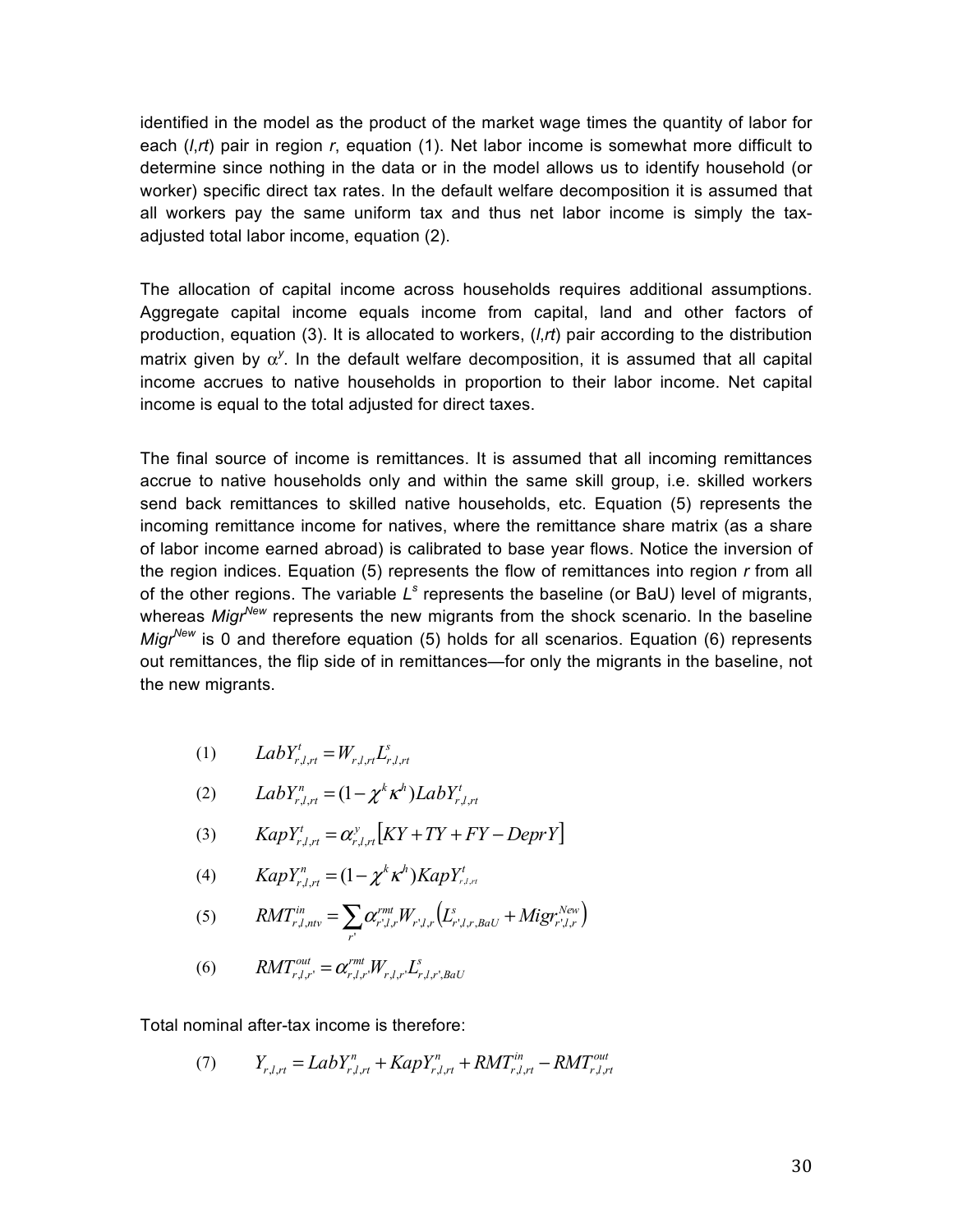It is this amount that is spent on private expenditures on goods and services. These expenditures are deflated and adjusted for PPP differences in subsequent steps. However, before getting to the price adjustments, we add to the welfare calculations the welfare that is derived from public expenditures on goods and services—under various assumptions.

Aggregate government expenditure is given by equation (8).

$$
(8) \tG_r = \sum_i P A f_{r,i, Gov} X A f_{r,i, Gov}
$$

Two adjustments are made for the welfare calculation. The first adjustment is to calculate government expenditures for the remaining population in the sending countries. Thus for remaining workers in developing countries, government expenditures are determined in equation (9) for the baseline, i.e. the total government expenditure accruing to remaining workers where the first term is the average per capita expenditure in the baseline and the term in brackets represents the population that stays. Equation (10) represents the government expenditures in the baseline on the new migrations (total population, not just the workers).

(9) 
$$
G_{lmy, BaU} = \frac{\sum_{i} PAf_{lmy,i, Gov} XAf_{lmy,i, Gov}}{\sum_{i} \sum_{r_l} Pop_{lmy,l,r_l}} \left[ \sum_{i} \sum_{r_l} Pop_{lmy,l,r_l} - \sum_{hi c} \sum_{i} MigrPop_{hi c,l,lmy}^{New} \right]
$$
  
(10) 
$$
G_{hi c,l,lmy, BaU}^{New} = \frac{\sum_{i} PAf_{lmy,i, Gov} XAf_{lmy,i, Gov}}{\sum_{i} \sum_{r_l} Pop_{lmy,l,r_l}} MigrPop_{hi c,l,lmy}^{New}
$$

The next step is to calculate what government expenditures accrue to the new migrants in their new home. There are three options that bracket the possibilities. The default option is fiscal neutrality, i.e. the new migrants receive public benefits in the same amount as they pay in taxes. On the low end, the alternative assumption is that new migrants receive no public benefits. On the upper end it is assumed that new migrants receive the average across the entire population.

The calculation of taxes paid by the new migrants takes into account indirect as well as direct taxes. Equation (11) provides total taxes paid by the new migrants in developed countries. The first term in brackets per capita taxes including both indirect and direct taxes, and this is applied to each migrant household. Finally, in shock simulations, total government expenditures on natives and 'old' migrants is given by total government expenditures less expenditures on new migrants.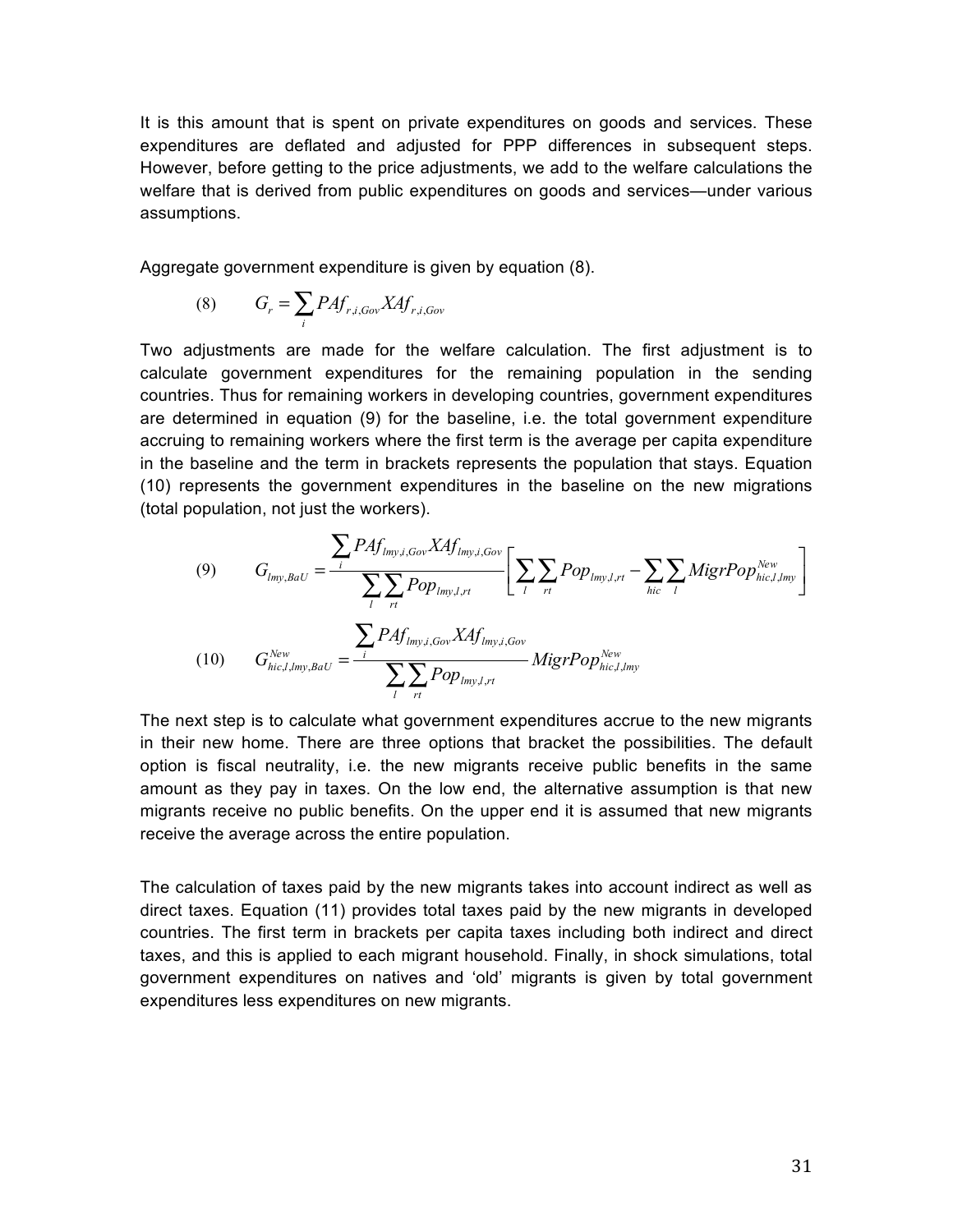(11)  
\n
$$
G_{hic,l,lmy,Shk}^{New} = \left[ \frac{\chi_{hic,l,lmy}^{ind} IndTax_{hic} + \chi_{hic}^{k} \kappa_{hic}^{h} \sum_{l} \sum_{lmy} W_{hic,l,lmy} Migr_{hc,l,lmy}^{New}}{\sum_{l} \sum_{lmy} MigrPop_{hic,l,lmy}^{New}} \right] Migr^{New} \frac{Migr^{New}}{\int_{hc,l,lmy} Migr^{New}}
$$
\n(12) 
$$
G_{hic,Shk} = G_{hic} - \sum_{l} \sum_{lmy} G_{hic,l,lmy,Shk}^{New}
$$

Indirect taxes are calculated via residual, i.e. total expenditures less direct taxes (since in this model government savings are zero). The share parameter, cind, represents the share of the new migrants labor income in total labor income.

To summarize—there are two broad regions developed and developing. In the developed regions there are four prototypical households—natives, 'old' high-income migrants, 'old' developing country migrants and 'new' developing country migrants. Welfare of natives and old migrants involves calculating net after tax income plus their share of government expenditures. In developing regions there are three prototypical households—remaining natives and remaining developed and developing country migrants.

The price adjustment for natives—all in the case of developed, and remaining in the case of developing countries, and for the 'old' migrants simply implies taking their nominal expenditures (on private goods and services, savings and public goods and services) and deflating by the consumer price index. Government expenditures are deflated by a separate government expenditure price deflator.

The final adjustment regards price adjustments for new migrants. This is the so-called PPP adjustment. Even if the migrant sees a sharp rise in net take-home pay, prices in the new country for goods and services are also typically much higher as well and it is this price difference that is caught in the PPP exchange rate. This has important implications for welfare analysis and remittances. In some sense, the worst outcome from a (macro) welfare point of view is if the new migrants spend all of their new earnings in their new (and more expensive) countries of employment and residence because the new earnings, from a welfare point of view, will be discounted by the PPP exchange rate. For example, say income goes from \$1000 to \$10000, or an increase of \$9000 and there is a unique good priced at \$1 in the home country but at \$3 in the new country. Welfare, instead of increasing by \$9000, will increase by \$2,333, or only 26% as much without the PPP adjustment. $9$  The best outcome from a welfare point of view is to maximize remittances, because these funds are used to purchase 'cheaper' goods and services.<sup>10</sup> To some extent, this is what border migrants benefit from—higher wages in the developed country but living and buying goods in the cheaper home country.

<sup>&</sup>lt;sup>9</sup> The former consumption of \$1000 must also be PPP-adjusted, so the original \$1000 can only purchase  $$333$  units.

The model and welfare calculations do adjust for real appreciation effects, which in some countries have been observed and can be substantial—perhaps even more so at a sub-regional level.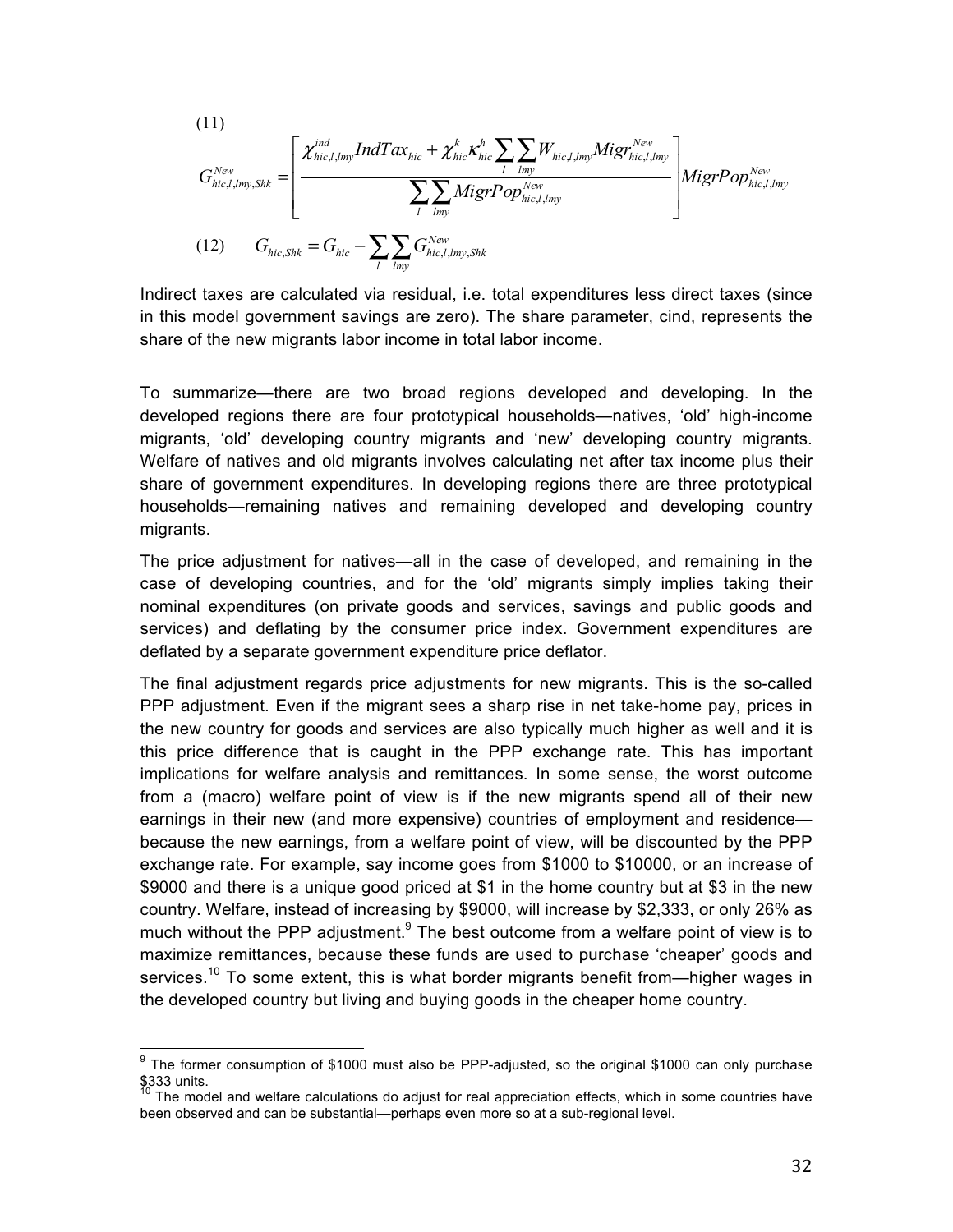The following set of tables captures these different steps in the decomposition of the welfare gains. Table 1 shows the change in nominal income for sets of households natives and 'old' migrants from other high-income countries in high-income countries, developing country 'old' migrants in high-income countries, natives and migrants in developing countries that do not migrate and the new migrants. Several findings emerge from this table. First, labor income for natives and 'old' migrants in developed countries decline—though for the natives, this is more than offset by an increase in the returns to relatively scarcer capital. Government expenditures, that are held constant as a share of GDP, decline for these same households because they are spread over a wider population including the new migrants. Total net income drops by around \$100 billion for 'old' developing country migrants, somewhat offset by a rise of \$88 billion of natives and other high-income migrants.

Developing countries benefit from two channels. First, the now scarcer labor enjoys greater returns, to the tune of \$148 billion, offset only marginally by a decline in returns to capital. The second channel is net remittance increases, some \$77 billion in nominal terms. Government expenditures for the remaining population also increase since they are constant as a share of GDP.

The new migrants see a huge increase in net nominal labor income—almost \$500 billion. Nearly 20 percent of this is sent back to their home countries. They also benefit from an increase in government expenditures of some \$144 billion, bringing their net income increase in nominal terms to \$520 billion. For the world as a whole, the aggregate benefit from more efficient international labor allocation is \$765 billion.

|                                   |                  |        | Remit-   | Sub-  | Govern- |       |
|-----------------------------------|------------------|--------|----------|-------|---------|-------|
|                                   | Capital          | Labor  | tances   | total | ment    | Total |
|                                   |                  |        |          |       |         |       |
| <b>Developed countries</b>        |                  |        |          |       |         |       |
| Natives and other high income     |                  |        |          |       |         |       |
| migrants                          | 228              | -88    | 1        | 141   | $-52$   | 88    |
| Developing country migrants       | $\theta$         | $-118$ | 22       | $-96$ | $-4$    | $-99$ |
| Total                             | 228              | $-206$ | 22       | 45    | $-56$   | $-11$ |
|                                   |                  |        |          |       |         |       |
| <b>Developing countries</b>       |                  |        |          |       |         |       |
| All households that don't migrate | $-9$             | 148    | 77       | 217   | 40      | 257   |
|                                   |                  |        |          |       |         |       |
|                                   |                  |        |          |       |         |       |
| <b>New migrants</b>               | $\boldsymbol{0}$ | 476    | $-100$   | 376   | 144     | 520   |
|                                   |                  |        |          |       |         |       |
| Global                            | 219              | 418    | $\bf{0}$ | 637   | 128     | 765   |

#### **Table A1: Increase in nominal expenditures on private and public goods and services, \$2001 million**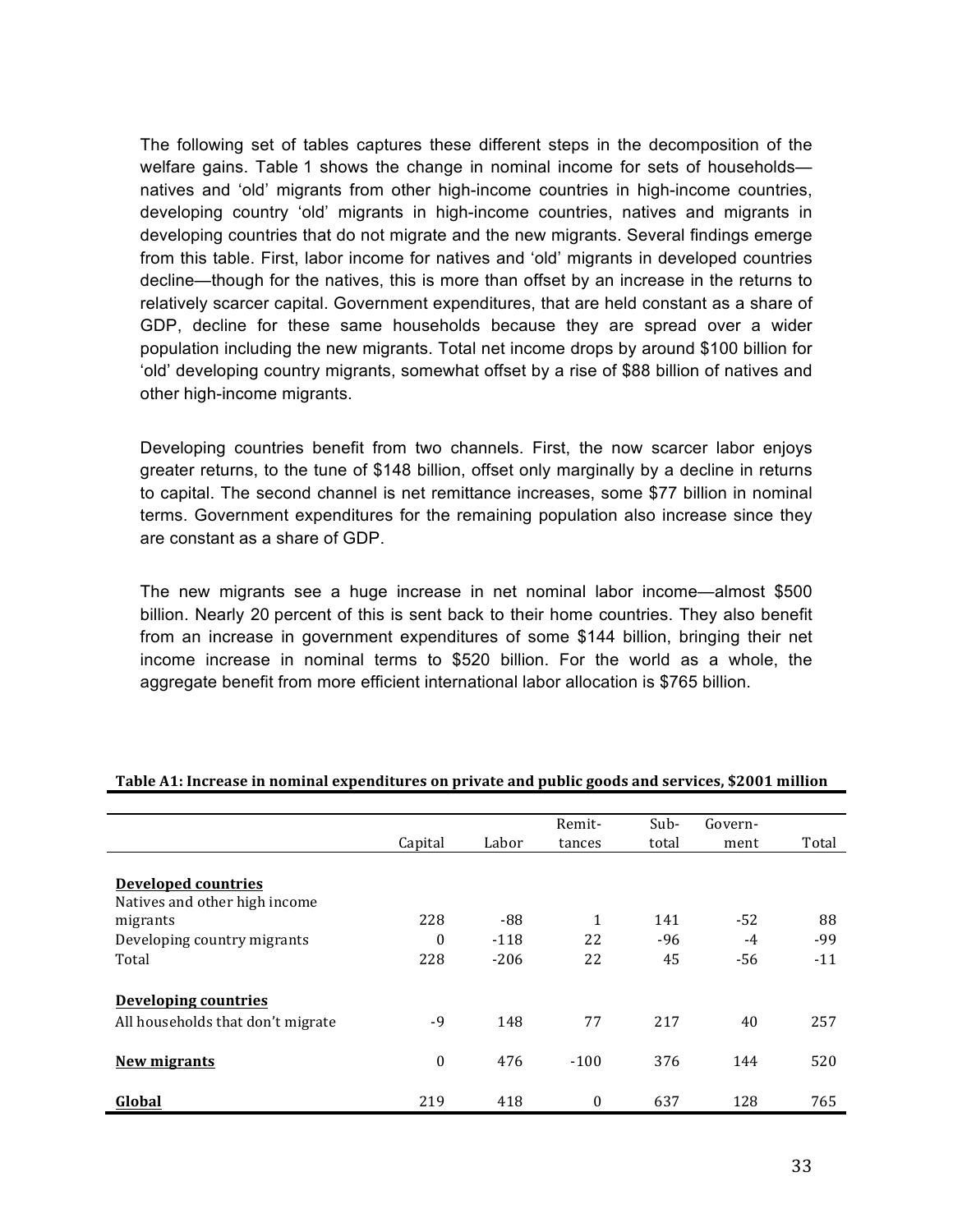When evaluated at constant prices, real income gains decline from \$765 billion to \$604 billion. In the case of high-income countries, the drop in domestic prices induced by the increased labor raises the gains in real terms—so that instead of a total loss of \$11 billion, there is a gain of some \$28 billion. For developing countries, the price impacts go in the opposite direction taking their net gains to \$134 billion in real terms instead of \$257 billion in nominal terms. For the new migrants, the largest single adjustment is the benefit of government services—taking their net down from \$520 billion to \$443 billion. The price adjustment to remittances is some what surprising since it doesn't have much of an impact. This is due to aggregation across different regions with different propensities to remit and different price impacts.

|                                                             |              | Labor  | Remit-       | Sub-  | Govern-  |       |
|-------------------------------------------------------------|--------------|--------|--------------|-------|----------|-------|
|                                                             | Capital      |        | tances       | total | ment     | Total |
| <b>Developed countries</b><br>Natives and other high income |              |        |              |       |          |       |
| migrants                                                    | 212          | $-92$  | 1            | 121   | $-4$     | 117   |
| Developing country migrants                                 | $\theta$     | $-112$ | 24           | -89   | $\theta$ | -89   |
| Total                                                       | 212          | $-204$ | 24           | 32    | $-4$     | 28    |
| <b>Developing countries</b>                                 |              |        |              |       |          |       |
| All households that don't migrate                           | $-50$        | 94     | 75           | 119   | 15       | 134   |
| <b>New migrants</b>                                         | $\mathbf{0}$ | 445    | $-100$       | 345   | 97       | 443   |
| Global                                                      | 161          | 334    | $\mathbf{0}$ | 496   | 108      | 604   |

#### Table A2: Increase in real expenditures on private and public goods and services, \$2001 million

The final adjustment is to the increase in net real income accruing to the new migrants when adjusting for the higher prices in their country of destination. This is shown in Table 3. Most of the entries are identical in both tables 2 and 3 save for the income and government benefit columns. When adjusted for price differentials, income to the new migrants (in real terms) declines from \$443 billion to \$253 billion and government benefits drop from \$97 billion to \$40 billion. In total, the net benefit to the new migrants<sup>11</sup> drops to \$193 billion from \$443 billion, with a final global gain of \$355 billion—an increase of 0.7% of relative to the baseline (in 2025).

<sup>&</sup>lt;sup>11</sup> Assuming the welfare benefits of the remittances accrue to households in the country of origin and not the migrant.